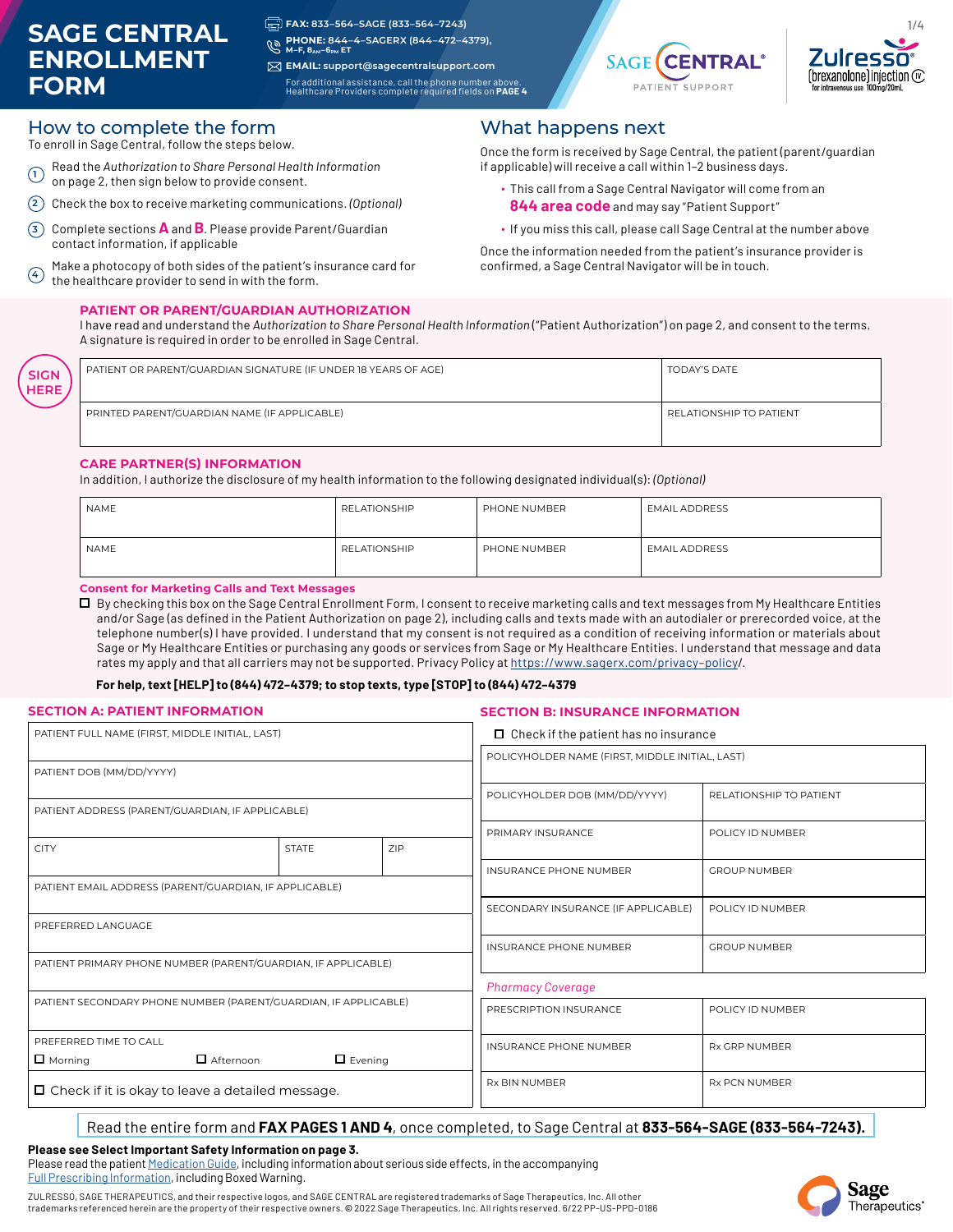# **SAGE CENTRAL ENROLLMENT FORM**

**FAX: 833–564–SAGE (833–564–7243) PHONE: 844–4–SAGERX (844–472–4379),** C **M–F, 8AM–6PM ET** 

**EMAIL: support@sagecentralsupport.com** For additional assistance, call the phone number above. Healthcare Providers complete required fields on **PAGE 4**





#### **AUTHORIZATION TO SHARE PERSONAL HEALTH INFORMATION**

I understand that Sage Central is a patient support program offered by Sage Therapeutics, Inc. to help eligible patients obtain financial assistance and access other patient support programs provided by Sage Central.

By signing below, I give my permission for my health care providers, health plans, and pharmacy ("My Healthcare Entities") to share with Sage Therapeutics, Inc., its present and future affiliates, vendors and other companies working with and on behalf of Sage Therapeutics, Inc. (collectively, "Sage"), personal information relating to my medical condition, treatment, and health insurance coverage ("My Information") so that Sage may: 1) obtain information on insurance coverage for my treatment: 2) review my eligibility for benefits from my health plan or other programs for my treatment; 3) coordinate treatment logistics with my healthcare setting for my treatment; 4) facilitate my access to Sage Central and additional patient support programs provided by Sage Central; 5) manage patient support programs provided by Sage Central; 6) access my credit information and information derived from public and other sources to estimate my income as part of the determination of eligibility for financial assistance; 7) de-identify My Information and combine it with other de-identified data for purposes of research and publication; and 8) contact me to: (i) evaluate the effectiveness of Sage Central and other patient support programs provided by Sage Central; (ii) conduct market research; (iii) arrange for my receipt of educational, promotional, and/or marketing materials about Sage Central and additional patient support programs provided by Sage Central, or about other Sage products and services; and (iv) help advance Sage's internal business objectives, including quality control and assessment. I specifically authorize Sage and My Healthcare Entities to use My Information to contact me for non-marketing purposes by mail, email, fax, telephone call, and text message, including by using an automatic telephone dialing system or prerecorded voice, at the number(s) and address(es) I have provided on page 1 of this Sage Central Enrollment Form, and to use that same information to contact me by mail, email and fax for the marketing purposes described above.

I understand that, once My Information has been disclosed to Sage, federal privacy law may no longer restrict disclosure of the information, and it could be permissibly be re-disclosed to others. I also understand, however, that Sage intends to use and disclose My Information only for purposes stated in this Authorization or as required by law. I understand that my pharmacy and health insurers may receive remuneration (payment) from Sage in exchange for sharing My Information with Sage to facilitate the patient support programs and other purposes described in this Authorization.

I understand that I may refuse to sign this Authorization, and that refusing will not affect my treatment, insurance enrollment, or eligibility for insurance benefits, but it will make me ineligible to participate in Sage's support programs. If I do sign, I may cancel this Authorization at any time by mailing a letter to: Sage, 7751 Brier Creek Parkway, Suite 200, Raleigh, NC 27617 or emailing support@sagecentralsupport.com. I understand that canceling this Authorization will not invalidate reliance on this Authorization to use or disclose My Information prior to Sage's receipt of my notice of cancellation.

This Authorization expires ten (10) years from the date next to my signature, unless I revoke it sooner, or unless a shorter timeframe is required by applicable law. I understand I have a right to receive a copy of this Authorization after it is signed.

Read the entire form and **FAX PAGES 1 AND 4**, once completed, to Sage Central at **833-564-SAGE (833-564-7243).**

**Please see Select Important Safety Information on page 3.** Please read the patient [Medication Guide](https://assets.sagerx.com/zulresso/medication-guide.pdf), including information about serious side effects, in the accompanying [Full Prescribing Information,](https://assets.sagerx.com/zulresso/prescribing-information.pdf) including Boxed Warning.

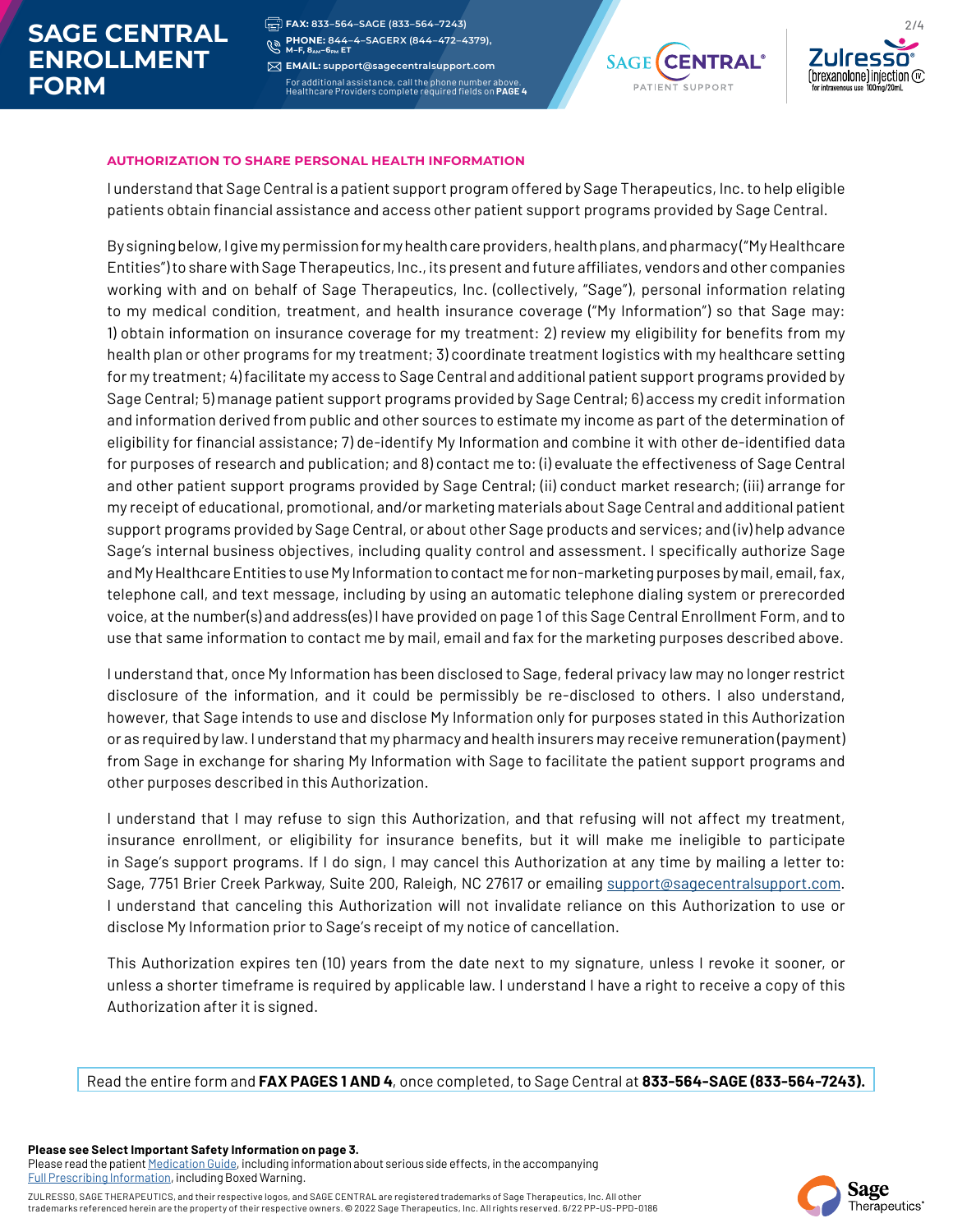



3/4

#### **What is ZULRESSO?**

ZULRESSO® is a prescription medicine used to treat Postpartum Depression in individuals 15 years and older. It is not known if ZULRESSO is safe and effective in individuals less than 15 years of age.

#### **SELECT IMPORTANT SAFETY INFORMATION**

These are not all the side effects of ZULRESSO.

#### **ZULRESSO can cause serious side effects, including:**

- **Excessive sedation and sudden loss of consciousness.** ZULRESSO may cause you to feel very sleepy (excessive sedation) or pass out (loss of consciousness). Your healthcare provider should check you for symptoms of excessive sleepiness every 2 hours while you are awake.
- − During your infusion, tell your healthcare provider right away if you feel like you cannot stay awake during the time you are normally awake or if you feel like you are going to pass out. Your healthcare provider may lower your dose or stop the infusion until symptoms go away
- − You must have a caregiver or family member with you to help care for your child(ren) during your infusion
- Because of the risk of serious harm resulting from excessive sedation or sudden loss of consciousness, ZULRESSO is only available through a restricted program called the ZULRESSO REMS.

#### **ZULRESSO can cause other serious side effects, including:**

- **Increased risk of suicidal thoughts or actions.** ZULRESSO and other antidepressant medicines may increase suicidal thoughts and actions in some people 24 years of age and younger. **Pay close attention to and tell your healthcare provider right away if you have any of the following symptoms, especially if they are new, worse, or worry you:**
- − Attempts to commit suicide, thoughts about suicide or dying, new or worse depression, other unusual or sudden changes in behavior or mood

Keep all follow-up visits and call your healthcare provider between visits as needed, especially if you have concerns about symptoms.

#### **The most common side effects of ZULRESSO include:**

**•** Sleepiness, dry mouth, passing out, flushing of the skin or face

Call your doctor for medical advice about side effects. You may report side effects to FDA at 1-800-FDA-1088.

**Before receiving ZULRESSO, tell your healthcare provider about all your medical conditions** including if you drink alcohol, have kidney problems, are pregnant or think you may be pregnant, or are breastfeeding or plan to breastfeed. It is not known if ZULRESSO will harm your unborn baby. If you become pregnant during treatment, talk with your healthcare provider about enrolling with the National Pregnancy Registry for Antidepressants at 1-844-405-6185.

### **While receiving ZULRESSO, avoid the following:**

- Driving a car or doing other dangerous activities after your ZULRESSO infusion until your feeling of sleepiness has completely gone away
- Do not drink alcohol

**Tell your healthcare provider about all the medicines you take,** including prescription and over-the-counter medicines, vitamins, and herbal supplements. ZULRESSO and some medicines may interact with each other and cause serious side effects.

**Especially tell your healthcare provider if you take** other antidepressants, opioids, or Central Nervous System (CNS) depressants (such as benzodiazepines).

**Please read the patient [Medication Guide,](https://assets.sagerx.com/zulresso/medication-guide.pdf) including information about serious side effects, in the accompanying [Full Prescribing Information](https://assets.sagerx.com/zulresso/prescribing-information.pdf), including Boxed Warning**

Read the entire form and **FAX PAGES 1 AND 4**, once completed, to Sage Central at **833-564-SAGE (833-564-7243).**

Please read the patient [Medication Guide](https://assets.sagerx.com/zulresso/medication-guide.pdf), including information about serious side effects, in the accompanying [Full Prescribing Information,](https://assets.sagerx.com/zulresso/prescribing-information.pdf) including Boxed Warning.

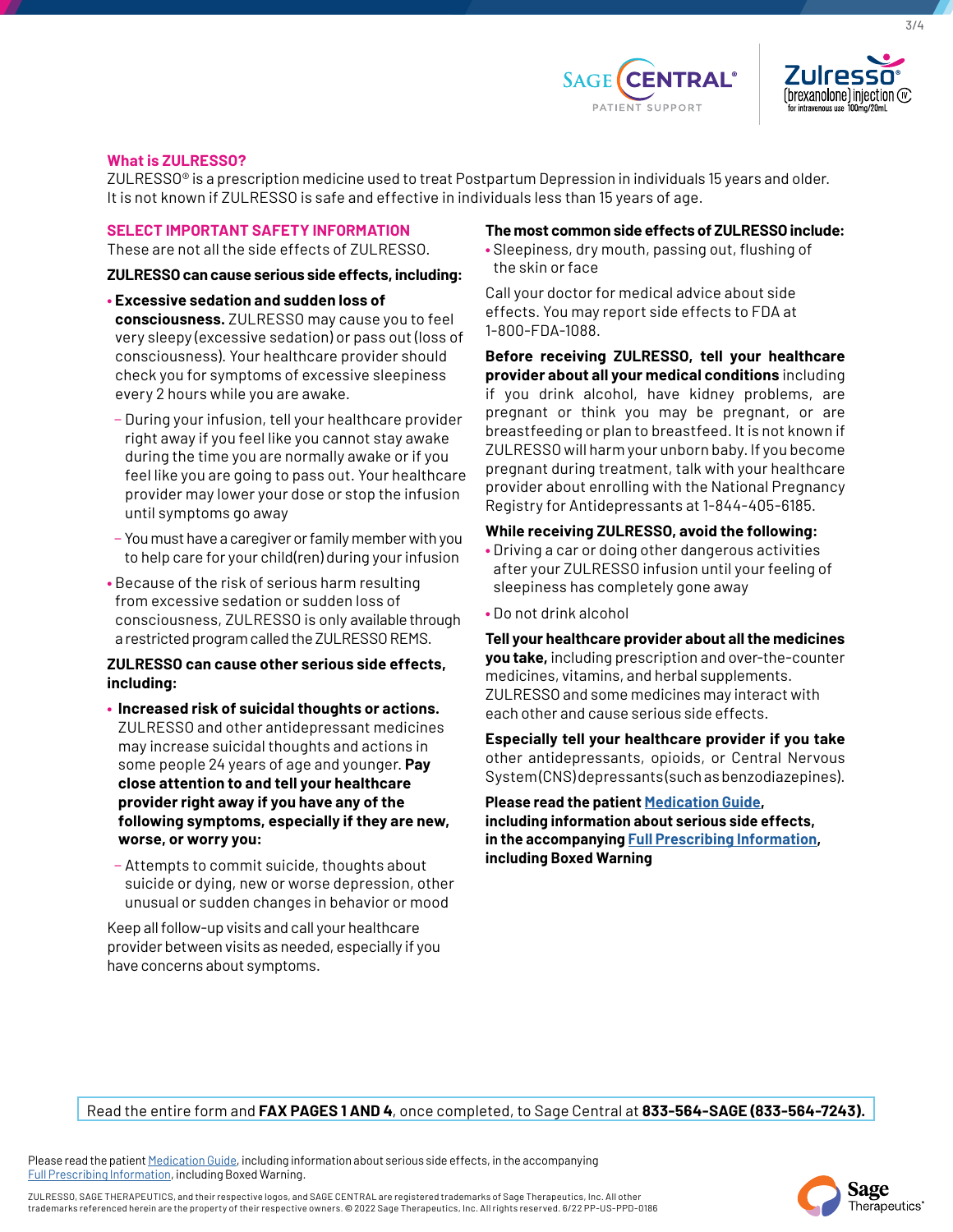# **SAGE CENTRAL ENROLLMENT FORM**

**FAX: 833–564–SAGE (833–564–7243)**

**PHONE: 844–4–SAGERX (844–472–4379), M–F, 8AM–6PM ET**

**EMAIL: support@sagecentralsupport.com** For additional assistance, call the phone number above. Healthcare Providers complete required fields on **PAGE 4**





### For Healthcare Providers only

| YES                                                                   | in Section B.                                                                                                                        |              | You are the patient's PRESCRIBING PHYSICIAN. Please complete Section A<br>below. If you know the REFERRING provider, please provide that information                                                                                                                                                                                                                                                                                                                                                                                                                                                                                                                | <b>NO</b><br><b>Section A.</b> |                                         |              | You are the patient's REFERRING PROVIDER. Please complete Section B below.<br>If you know the PRESCRIBING physician, please provide that information in |  |
|-----------------------------------------------------------------------|--------------------------------------------------------------------------------------------------------------------------------------|--------------|---------------------------------------------------------------------------------------------------------------------------------------------------------------------------------------------------------------------------------------------------------------------------------------------------------------------------------------------------------------------------------------------------------------------------------------------------------------------------------------------------------------------------------------------------------------------------------------------------------------------------------------------------------------------|--------------------------------|-----------------------------------------|--------------|---------------------------------------------------------------------------------------------------------------------------------------------------------|--|
|                                                                       | $\Box$ I am the Prescribing Physician and will be overseeing the treatment with<br>ZULRESSO for the patient identified in Section D. |              |                                                                                                                                                                                                                                                                                                                                                                                                                                                                                                                                                                                                                                                                     |                                | Healthcare Setting listed in Section D. |              | $\Box$ I am referring the patient identified in Section D for treatment with ZULRESSO at the                                                            |  |
|                                                                       | <b>SECTION A: PRESCRIBING PHYSICIAN</b>                                                                                              |              |                                                                                                                                                                                                                                                                                                                                                                                                                                                                                                                                                                                                                                                                     |                                | <b>SECTION B: REFERRING PROVIDER</b>    |              |                                                                                                                                                         |  |
|                                                                       | PRESCRIBING PHYSICIAN NAME                                                                                                           |              |                                                                                                                                                                                                                                                                                                                                                                                                                                                                                                                                                                                                                                                                     | REFERRING PROVIDER NAME        |                                         |              |                                                                                                                                                         |  |
|                                                                       | PRESCRIBING PHYSICIAN NPI NUMBER                                                                                                     |              |                                                                                                                                                                                                                                                                                                                                                                                                                                                                                                                                                                                                                                                                     |                                | REFERRING PROVIDER NPI NUMBER           |              | REFERRING PROVIDER CREDENTIALS                                                                                                                          |  |
|                                                                       | PRESCRIBING PHYSICIAN EMAIL                                                                                                          |              |                                                                                                                                                                                                                                                                                                                                                                                                                                                                                                                                                                                                                                                                     | REFERRING PROVIDER EMAIL       |                                         |              |                                                                                                                                                         |  |
| OFFICE CONTACT                                                        |                                                                                                                                      |              |                                                                                                                                                                                                                                                                                                                                                                                                                                                                                                                                                                                                                                                                     | OFFICE CONTACT                 |                                         |              |                                                                                                                                                         |  |
| OFFICE ADDRESS                                                        |                                                                                                                                      |              |                                                                                                                                                                                                                                                                                                                                                                                                                                                                                                                                                                                                                                                                     | OFFICE ADDRESS                 |                                         |              |                                                                                                                                                         |  |
| <b>CITY</b>                                                           |                                                                                                                                      | <b>STATE</b> | ZIP                                                                                                                                                                                                                                                                                                                                                                                                                                                                                                                                                                                                                                                                 | <b>CITY</b>                    |                                         | <b>STATE</b> | ZIP                                                                                                                                                     |  |
| PHONE NUMBER                                                          |                                                                                                                                      | FAX NUMBER   |                                                                                                                                                                                                                                                                                                                                                                                                                                                                                                                                                                                                                                                                     | PHONE NUMBER                   |                                         | FAX NUMBER   |                                                                                                                                                         |  |
|                                                                       |                                                                                                                                      |              |                                                                                                                                                                                                                                                                                                                                                                                                                                                                                                                                                                                                                                                                     |                                |                                         |              |                                                                                                                                                         |  |
|                                                                       |                                                                                                                                      |              | □ By checking this box, I attest that, based on my clinical judgment, ZULRESSO is medically necessary for the treatment of postpartum depression for the patient<br>identified in Section D, and the information provided on the Sage Central Enrollment Form is complete, current, and accurate to the best of my knowledge.<br>By signing below, I certify that I have obtained the patient's authorization to release the information contained in this form and such other information as may be<br>required by Sage Therapeutics, Inc. and its employees or agents to enroll the patient and administer the patient support programs provided by Sage Central. |                                |                                         |              |                                                                                                                                                         |  |
| <b>SIGN</b><br><b>HERE</b>                                            | PRINTED NAME<br>SIGNATURE                                                                                                            |              |                                                                                                                                                                                                                                                                                                                                                                                                                                                                                                                                                                                                                                                                     |                                |                                         |              | DATE (MM/DD/YYYY)                                                                                                                                       |  |
|                                                                       | <b>SECTION C: DIAGNOSIS (This section is required)</b>                                                                               |              | Note: Patient Authorization is required to enroll in Sage Central. If Patient Authorization is not obtained prior to submission of this enrollment form, the Referring Provider or Prescribing<br>Physician, signing above, authorized Sage Therapeutics, Inc. to reach out to the patient identified in Section D for completion.                                                                                                                                                                                                                                                                                                                                  |                                |                                         |              |                                                                                                                                                         |  |
|                                                                       |                                                                                                                                      |              |                                                                                                                                                                                                                                                                                                                                                                                                                                                                                                                                                                                                                                                                     |                                |                                         |              |                                                                                                                                                         |  |
|                                                                       |                                                                                                                                      |              | SECTION D: CERTIFIED HEALTHCARE SETTING INFORMATION (This section is required)<br>If you are the Referring Provider, enter your preferred healthcare setting location here. However, if you need assistance finding a ZULRESSO REMS certified<br>Healthcare Setting for the patient identified in this section, check the appropriate box in the first line and leave the field related to the Healthcare Setting blank.<br>$\Box$ I need assistance finding a ZULRESSO REMS certified Healthcare Setting for this patient.                                                                                                                                         |                                |                                         |              |                                                                                                                                                         |  |
|                                                                       |                                                                                                                                      |              |                                                                                                                                                                                                                                                                                                                                                                                                                                                                                                                                                                                                                                                                     |                                | REMS certified Healthcare Setting.      |              | PATIENT DOB (MM/DD/YYYY)                                                                                                                                |  |
|                                                                       |                                                                                                                                      |              | DATE OF DELIVERY (MM/DD/YYYY)                                                                                                                                                                                                                                                                                                                                                                                                                                                                                                                                                                                                                                       |                                | ZIP                                     |              |                                                                                                                                                         |  |
| $\Box$ ICD-10 Code: F53.0<br>PATIENT FULL NAME<br>PATIENT WEIGHT (LB) | HEALTHCARE SETTING-INCLUDING SPECIFIC DEPARTMENT/LOCATION                                                                            |              |                                                                                                                                                                                                                                                                                                                                                                                                                                                                                                                                                                                                                                                                     |                                |                                         |              | $\Box$ Work directly with the patient (parent/guardian, if applicable) to find a ZULRESSO                                                               |  |
| <b>ADDRESS</b>                                                        |                                                                                                                                      |              | <b>CITY</b>                                                                                                                                                                                                                                                                                                                                                                                                                                                                                                                                                                                                                                                         |                                | <b>STATE</b>                            | ZIP          |                                                                                                                                                         |  |

**Please see Select Important Safety Information on page 3.** Please read the patient [Medication Guide](https://assets.sagerx.com/zulresso/medication-guide.pdf), including information about serious side effects, in the accompanying

[Full Prescribing Information,](https://assets.sagerx.com/zulresso/prescribing-information.pdf) including Boxed Warning.

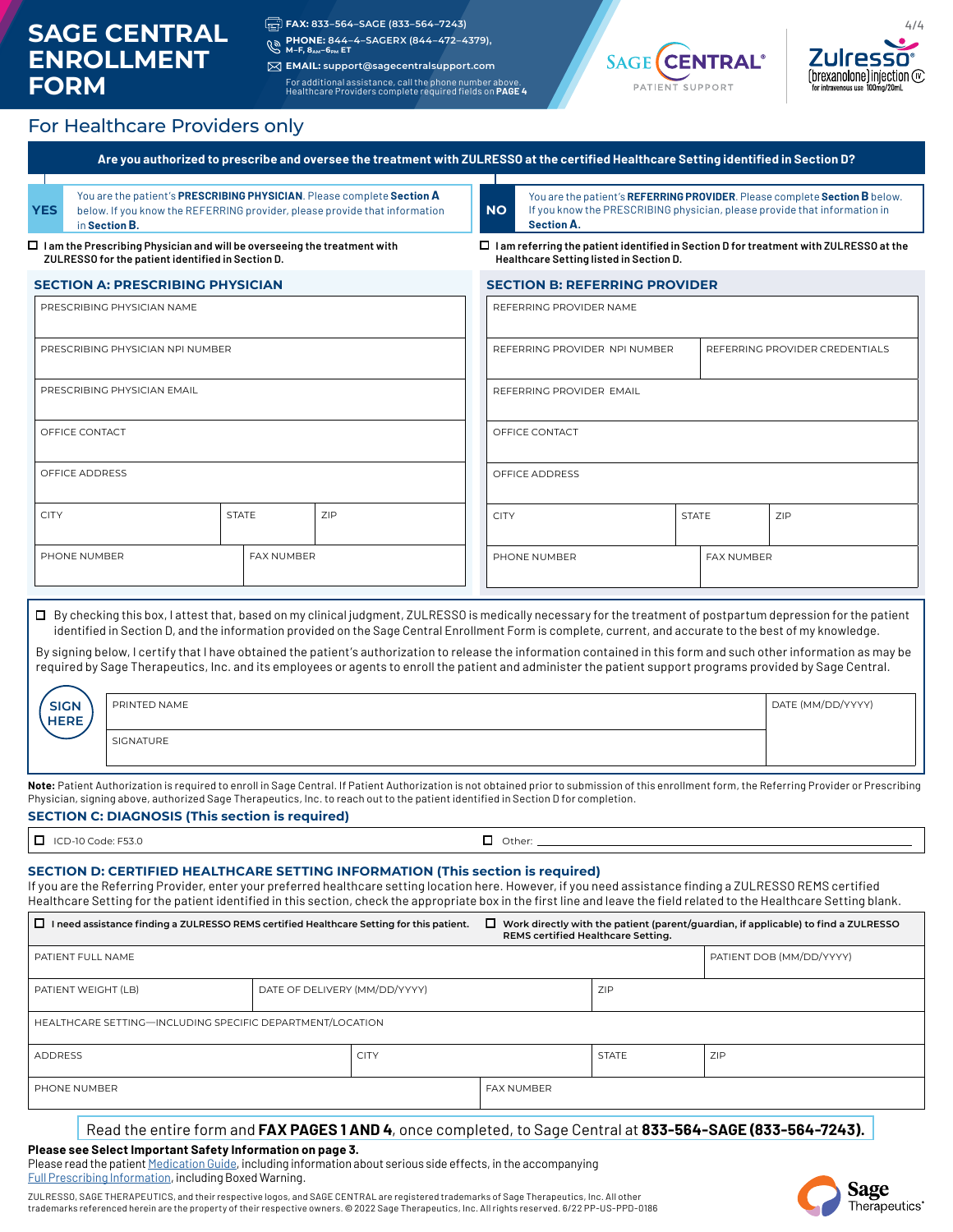#### **HIGHLIGHTS OF PRESCRIBING INFORMATION**

**These highlights do not include all the information needed to use ZULRESSO safely and effectively. See full prescribing information for ZULRESSO.**

**ZULRESSO® (brexanolone) injection, for intravenous use, CIV Initial U.S. Approval: 2019** 

#### **WARNING: EXCESSIVE SEDATION AND SUDDEN LOSS OF CONSCIOUSNESS**

*See full prescribing information for complete boxed warning.*

- **Patients are at risk of excessive sedation or sudden loss of consciousness during administration of ZULRESSO. ([5.1](#page-7-4))**
- **Because of the risk of serious harm, patients must be monitored for excessive sedation and sudden loss of consciousness and have continuous pulse oximetry monitoring. Patients must be accompanied during interactions with their child(ren). ([5.1](#page-7-4))**
- **ZULRESSO is available only through a restricted program called the ZULRESSO REMS. ([5.1](#page-7-4), [5.2](#page-8-2))**

#### **\_\_\_\_\_\_\_\_\_\_\_\_\_\_\_\_\_\_RECENT MAJOR CHANGES \_\_\_\_\_\_\_\_\_\_\_\_\_\_\_\_\_**

| Indications and Usage (1)      | 6/2022 |
|--------------------------------|--------|
| Warnings and Precautions (5.1) | 6/2022 |

#### **\_\_\_\_\_\_\_\_\_\_\_\_\_\_\_\_\_\_ INDICATIONS AND USAGE \_\_\_\_\_\_\_\_\_\_\_\_\_\_\_\_\_**

ZULRESSO is a neuroactive steroid gamma-aminobutyric acid (GABA) A receptor positive modulator indicated for the treatment of postpartum depression (PPD) in patients 15 years and older. [\(1\)](#page-5-4)

#### **\_\_\_\_\_\_\_\_\_\_\_\_\_\_\_ DOSAGE AND ADMINISTRATION \_\_\_\_\_\_\_\_\_\_\_\_\_\_**

• A healthcare provider must be available on site to continuously monitor the patient, and intervene as necessary, for the duration of the infusion. ([2.1\)](#page-5-4)

- Administered as a continuous intravenous infusion over 60 hours (2.5 days) as follows  $(2.2)$  $(2.2)$  $(2.2)$ :
	- o 0 to 4 hours: Initiate with a dosage of 30 mcg/kg/hour
	- o 4 to 24 hours: Increase dosage to 60 mcg/kg/hour
	- o 24 to 52 hours: Increase dosage to 90 mcg/kg/hour (alternatively consider a dosage of 60 mcg/kg/hour for those who do not tolerate 90 mcg/kg/hour)
	- o 52 to 56 hours: Decrease dosage to 60 mcg/kg/hour
	- o 56 to 60 hours: Decrease dosage to 30 mcg/kg/hour
- Dilution required prior to administration.  $(2.3)$  $(2.3)$  $(2.3)$

#### **\_\_\_\_\_\_\_\_\_\_\_\_\_\_DOSAGE FORMS AND STRENGTHS \_\_\_\_\_\_\_\_\_\_\_\_\_\_**

**\_\_\_\_\_\_\_\_\_\_\_\_\_\_\_\_\_\_\_ CONTRAINDICATIONS\_\_\_\_\_\_\_\_\_\_\_\_\_\_\_\_\_\_\_\_**

Injection: 100 mg/20 mL (5 mg/mL) single-dose vial. [\(3\)](#page-7-4)

None. ([4\)](#page-7-4)

#### **WARNINGS AND PRECAUTIONS**  $\cdot$

*Suicidal Thoughts and Behaviors*: Consider changing the therapeutic regimen, including discontinuing ZULRESSO, in patients whose PPD becomes worse or who experience emergent suicidal thoughts and behaviors. ([5.3\)](#page-8-2)

#### **\_\_\_\_\_\_\_\_\_\_\_\_\_\_\_\_\_\_\_\_ADVERSE REACTIONS\_\_\_\_\_\_\_\_\_\_\_\_\_\_\_\_\_\_\_\_**

Most common adverse reactions (incidence ≥5% and at least twice the rate of placebo) were sedation/somnolence, dry mouth, loss of consciousness, and flushing/hot flush. ([6.1](#page-9-1))

#### **To report SUSPECTED ADVERSE REACTIONS, contact Sage Therapeutics, Inc. at 1-844-4-SAGERX (1-844-472-4379) or FDA at 1-800-FDA-1088 or** *[www.fda.gov/medwatch](http://www.fda.gov/medwatch)***.**

- **\_\_\_\_\_\_\_\_\_\_\_\_\_\_\_ USE IN SPECIFIC POPULATIONS \_\_\_\_\_\_\_\_\_\_\_\_\_\_\_**
- Pregnancy: May cause fetal harm.  $(8.1)$  $(8.1)$
- Avoid use in patients with end stage renal disease (ESRD). [\(8.7](#page-14-6))

**See [17](#page-21-1) for PATIENT COUNSELING INFORMATION and Medication Guide.**

**Revised: 6/2022**

#### **FULL PRESCRIBING INFORMATION: CONTENTS\***

#### **[WARNING: EXCESSIVE SEDATION AND SUDDEN](#page-5-0)  [LOSS OF CONSCIOUSNESS](#page-5-0)**

**1 [INDICATIONS AND USAGE](#page-5-1)**

#### **2 [DOSAGE AND ADMINISTRATION](#page-5-2)**

- 2.1 [Important Considerations Prior to Initiating and](#page-5-3) [During Therapy](#page-5-4)
- 
- 2.2 [Recommended Dosage](#page-5-4)<br>2.3 Prenaration and Storage [Preparation and Storage Instructions](#page-6-1)
- 2.4 [Administration Instructions](#page-6-0)
- 2.5 [Recommendations in Patients with End Stage Renal](#page-7-4)  Disease

#### **3 [DOSAGE FORMS AND STRENGTHS](#page-7-0)**

#### **4 [CONTRAINDICATIONS](#page-7-1)**

- **5 [WARNINGS AND PRECAUTIONS](#page-7-2)**
	- 5.1 [Excessive Sedation and Sudden Loss of](#page-7-3)  [Consciousness](#page-7-3)
	- 5.2 [ZULRESSO Risk Evaluation and Mitigation Strategy](#page-8-0)  [\(REMS\)](#page-8-0)
	- 5.3 [Suicidal Thoughts and Behaviors](#page-8-1)

#### **6 ADVERSE [REACTIONS](#page-9-1)**

- 6.1 [Clinical Trials Experience](#page-9-0)
- **7 [DRUG INTERACTIONS](#page-12-2)**
	- 7.1 [CNS Depressants](#page-12-2)
	- 7.2 [Antidepressants](#page-12-2)
- **8 [USE IN SPECIFIC POPULATIONS](#page-12-0)**
- [8.1 Pregnancy](#page-12-1)
- 8.2 [Lactation](#page-13-0)
- 8.4 [Pediatric Use](#page-14-0)
- 8.5 [Geriatric Use](#page-14-1)
- 8.6 [Hepatic Impairment](#page-14-2)
- 8.7 [Renal Impairment](#page-14-3)
- **9 [DRUG ABUSE AND DEPENDENCE](#page-14-4)**
	- 9.1 [Controlled Substance](#page-14-5)
	- 9.2 [Abuse](#page-15-0)
	- 9.3 [Dependence](#page-15-1)
- **10 [OVERDOSAGE](#page-15-2)**
- **11 [DESCRIPTION](#page-15-3)**
- **12 [CLINICAL PHARMACOLOGY](#page-16-0)**
	- 12.1 [Mechanism of Action](#page-16-1)
	- 12.2 [Pharmacodynamics](#page-16-2)
	- 12.3 [Pharmacokinetics](#page-16-3)
	- 12.6 [Betadex Sulfobutyl Ether Sodium](#page-17-0)  [Pharmacokinetics](#page-17-0)
- **13 [NONCLINICAL TOXICOLOGY](#page-18-0)**
	- 13.1 [Carcinogenesis, Mutagenesis, Impairment of](#page-18-1)  [Fertility](#page-18-1)
- **14 [CLINICAL STUDIES](#page-18-2)**
- **16 [HOW SUPPLIED/STORAGE AND HANDLING](#page-20-0)**
- **17 [PATIENT COUNSELING INFORMATION](#page-21-0)**

\*Sections or subsections omitted from the full prescribing information are not listed.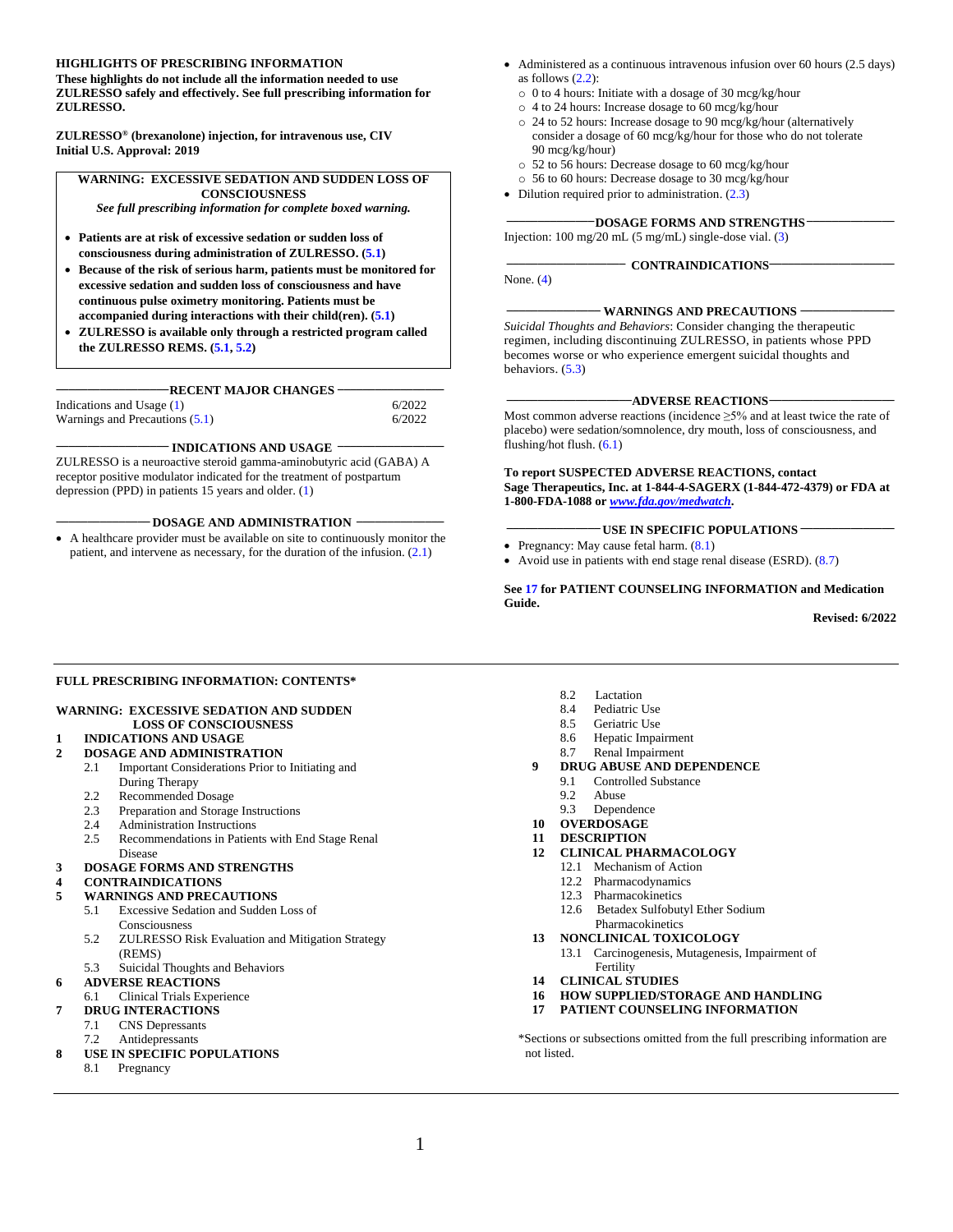# <span id="page-5-4"></span>**FULL PRESCRIBING INFORMATION**

## <span id="page-5-0"></span>**WARNING: EXCESSIVE SEDATION AND SUDDEN LOSS OF CONSCIOUSNESS**

**Patients treated with ZULRESSO are at risk of excessive sedation or sudden loss of consciousness during administration** *[see Warnings and Precautions* **([5.1](#page-7-4))***]***.** 

**Because of the risk of serious harm, patients must be monitored for excessive sedation and sudden loss of consciousness and have continuous pulse oximetry monitoring. Patients must be accompanied during interactions with their child(ren)** *[see Warnings and Precautions* **([5.1](#page-7-4))***]***.**

**Because of these risks, ZULRESSO is available only through a restricted program under a Risk Evaluation and Mitigation Strategy (REMS) called the ZULRESSO REMS** *[see Warnings and Precautions* **([5.2](#page-8-2))***]***.**

# <span id="page-5-1"></span>**1 INDICATIONS AND USAGE**

ZULRESSO is indicated for the treatment of postpartum depression (PPD) in patients 15 years and older *[see Clinical Studies ([14](#page-18-3))]*.

# <span id="page-5-2"></span>**2 DOSAGE AND ADMINISTRATION**

## <span id="page-5-3"></span>**2.1 Important Considerations Prior to Initiating and During Therapy**

A healthcare provider must be available on site to continuously monitor the patient, and intervene as necessary, for the duration of the ZULRESSO infusion.

Monitor patients for hypoxia using continuous pulse oximetry equipped with an alarm. Assess for excessive sedation every 2 hours during planned, non-sleep periods *[see Warnings and Precautions ([5.1](#page-7-4))]*.

Initiate ZULRESSO treatment early enough during the day to allow for recognition of excessive sedation *[see Warnings and Precautions ([5.1](#page-7-4))].*

## **2.2 Recommended Dosage**

Administer ZULRESSO as a continuous intravenous (IV) infusion over a total of 60 hours (2.5 days) as follows:

- 0 to 4 hours: Initiate with a dosage of 30 mcg/kg/hour
- 4 to 24 hours: Increase dosage to 60 mcg/kg/hour
- 24 to 52 hours: Increase dosage to 90 mcg/kg/hour (a reduction in dosage to 60 mcg/kg/hour may be considered during this time period for patients who do not tolerate 90 mcg/kg/hour)
- 52 to 56 hours: Decrease dosage to 60 mcg/kg/hour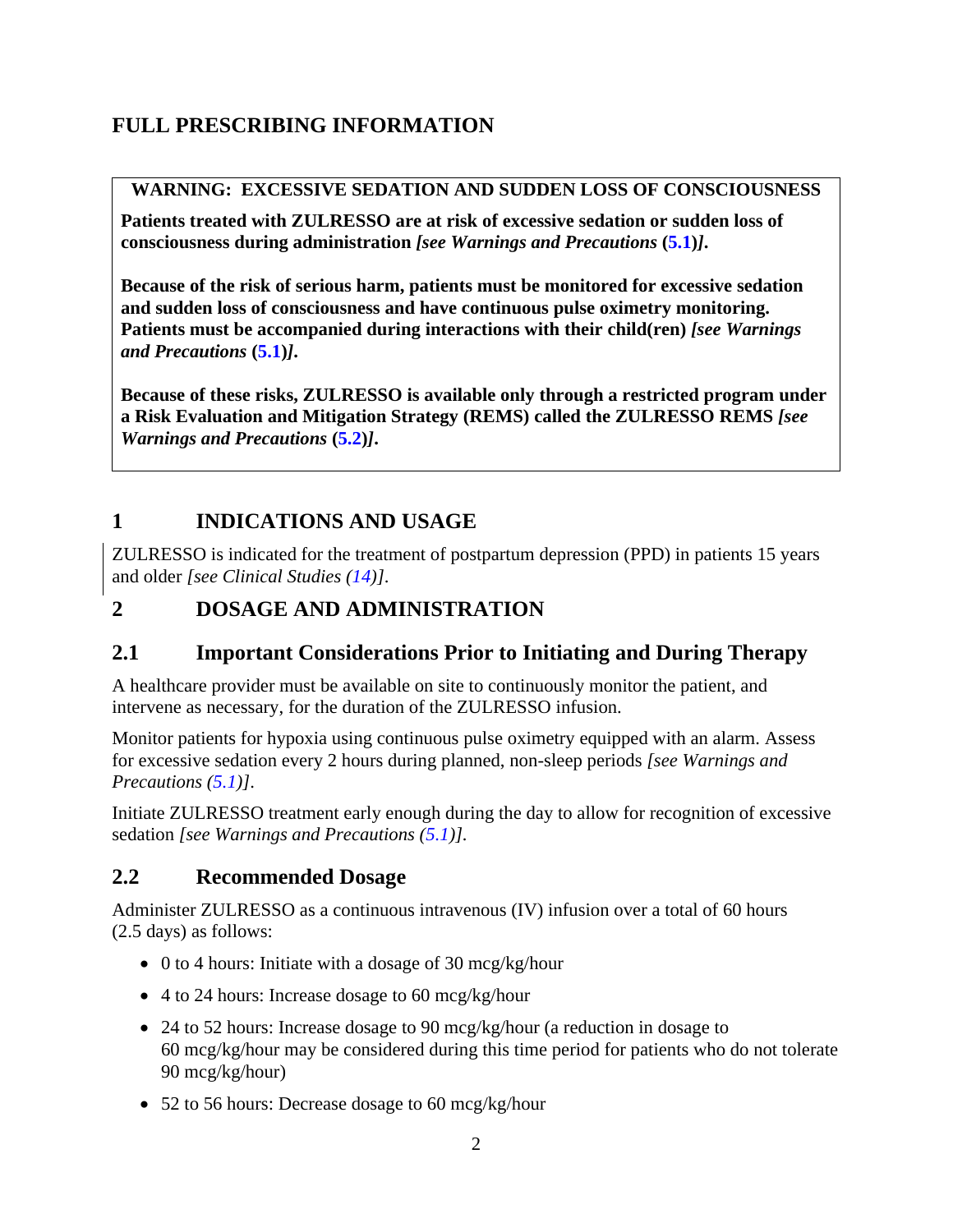<span id="page-6-1"></span>• 56 to 60 hours: Decrease dosage to 30 mcg/kg/hour

If excessive sedation occurs at any time during the infusion, stop the infusion until the symptoms resolve. The infusion may be resumed at the same or lower dose as clinically appropriate.

## **2.3 Preparation and Storage Instructions**

ZULRESSO is supplied in vials as a concentrated solution that requires dilution prior to administration. After dilution, the product can be stored in infusion bags under refrigerated conditions for up to 96 hours. However, given that the diluted product can be used for only 12 hours at room temperature, each 60-hour infusion will require the preparation of at least five infusion bags.

Prepare according to the following steps using aseptic technique:

- Visually inspect the vials of ZULRESSO for particulate matter and discoloration prior to administration. ZULRESSO is a clear, colorless solution. Do not use if the solution is discolored or particulate matter is present.
- The 60-hour infusion will generally require the preparation of five infusion bags. Additional bags will be needed for patients weighing  $\geq 90$  kg.
- For each infusion bag:
	- o Prepare and store in a polyolefin, non-DEHP, nonlatex bag, only. Dilute in the infusion bag immediately after the initial puncture of the drug product vial.
	- o Withdraw 20 mL of ZULRESSO from the vial and place in the infusion bag. Dilute with 40 mL of Sterile Water for Injection, and further dilute with 40 mL of 0.9% Sodium Chloride Injection (total volume of 100 mL) to achieve a target concentration of 1 mg/mL.
	- o Immediately place the infusion bag under refrigerated conditions until use.

Diluted ZULRESSO storage instructions:

- If not used immediately after dilution, store under refrigerated conditions for up to 96 hours. Prolonged storage at room temperature may support adventitious microbial growth.
- Each prepared bag of diluted ZULRESSO may be used for up to 12 hours of infusion time at room temperature. Discard any unused ZULRESSO after 12 hours of infusion.

## <span id="page-6-0"></span>**2.4 Administration Instructions**

ZULRESSO must be diluted before administration *[see Dosage and Administration (2.3)].* The following are important administration instructions:

- Use a programmable peristaltic infusion pump to ensure accurate delivery of ZULRESSO.
- Administer ZULRESSO via a dedicated line. Do not inject other medications into the infusion bag or mix with ZULRESSO.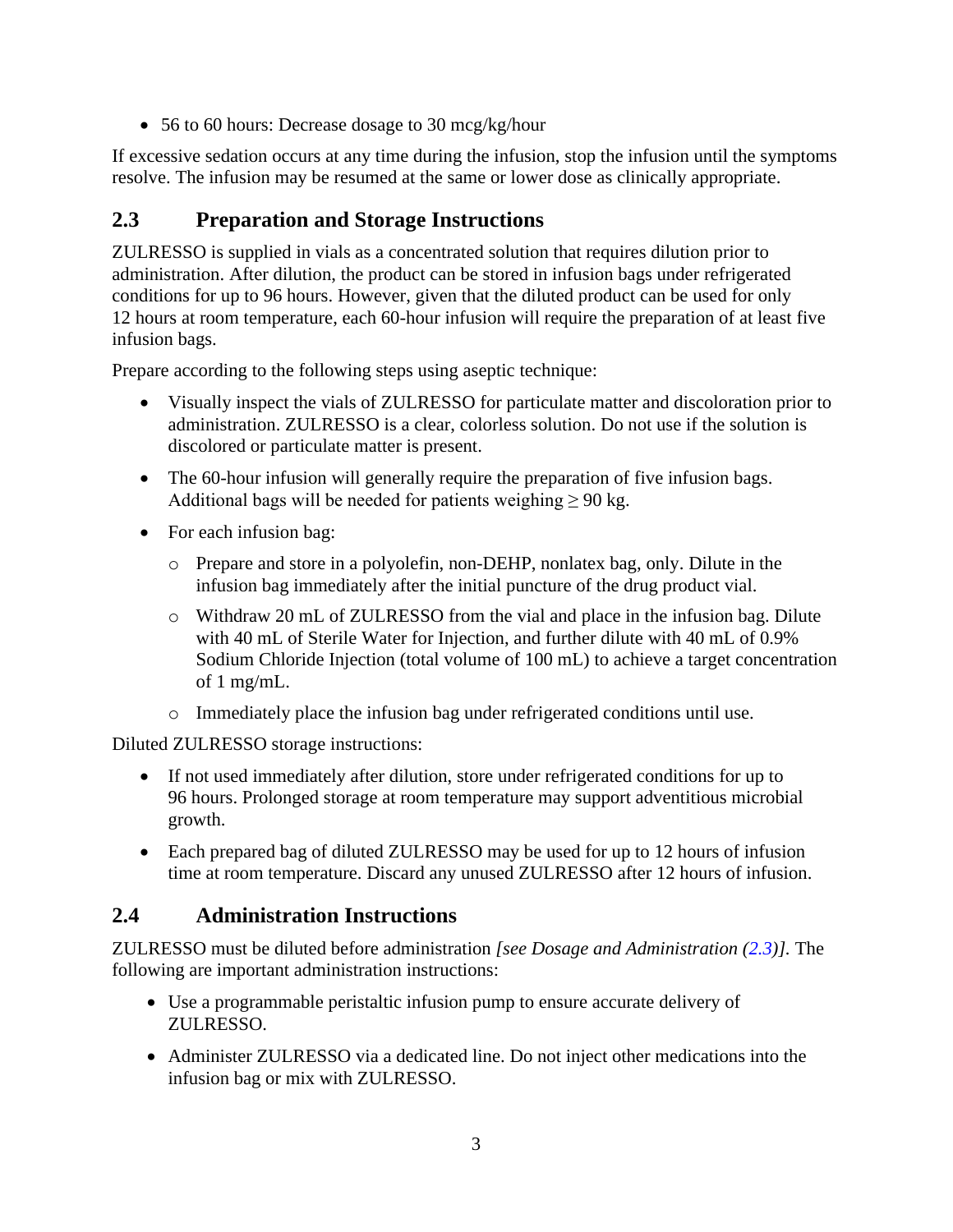- <span id="page-7-4"></span>• Fully prime infusion administration sets with admixture before inserting into the pump and connecting to the venous catheter.
- Use a PVC, non-DEHP, nonlatex infusion set. Do not use in-line filter infusion sets.

# **2.5 Recommendations in Patients with End Stage Renal Disease**

Avoid use of ZULRESSO in patients with end stage renal disease (ESRD) with eGFR of  $<$  15 mL/minute/1.73 m<sup>2</sup> because of the potential accumulation of the solubilizing agent, betadex sulfobutyl ether sodium *[see Clinical Pharmacology ([12.3,](#page-16-4) [12.6](#page-17-1))].*

# <span id="page-7-0"></span>**3 DOSAGE FORMS AND STRENGTHS**

Injection: 100 mg/20 mL (5 mg/mL) clear, colorless solution in a single-dose vial.

# <span id="page-7-1"></span>**4 CONTRAINDICATIONS**

None.

# <span id="page-7-2"></span>**5 WARNINGS AND PRECAUTIONS**

## <span id="page-7-3"></span>**5.1 Excessive Sedation and Sudden Loss of Consciousness**

In clinical studies in adults, ZULRESSO caused sedation and somnolence that required dose interruption or reduction in some patients during the infusion (5% of ZULRESSO-treated patients compared to 0% of placebo-treated patients). Some adult patients were also reported to have loss of consciousness or altered state of consciousness during the ZULRESSO infusion (4% of the ZULRESSO-treated patients compared with 0% of the placebo-treated patients). Time to full recovery from loss or altered state of consciousness, after dose interruption, ranged from 15 to 60 minutes in clinical studies in adults. A healthy 55-year-old man participating in a cardiac repolarization study experienced severe somnolence and <1 minute of apnea while receiving two times the maximum recommended dosage of ZULRESSO (180 mcg/kg/hour).

In an open-label clinical study in 20 patients ages 15 to 17 years, one patient experienced dizziness and loss of consciousness.

All patients with loss of or altered state of consciousness recovered with dose interruption. There was no clear association between loss or alteration of consciousness and pattern or timing of dose. Not all patients who experienced a loss or alteration of consciousness reported sedation or somnolence before the episode.

During the infusion, monitor patients for sedative effects every 2 hours during planned, non-sleep periods. Immediately stop the infusion if there are signs or symptoms of excessive sedation.

After symptoms resolve, the infusion may be resumed at the same or lower dose as clinically appropriate *[see Dosage and Administration ([2.2](#page-5-4))]*.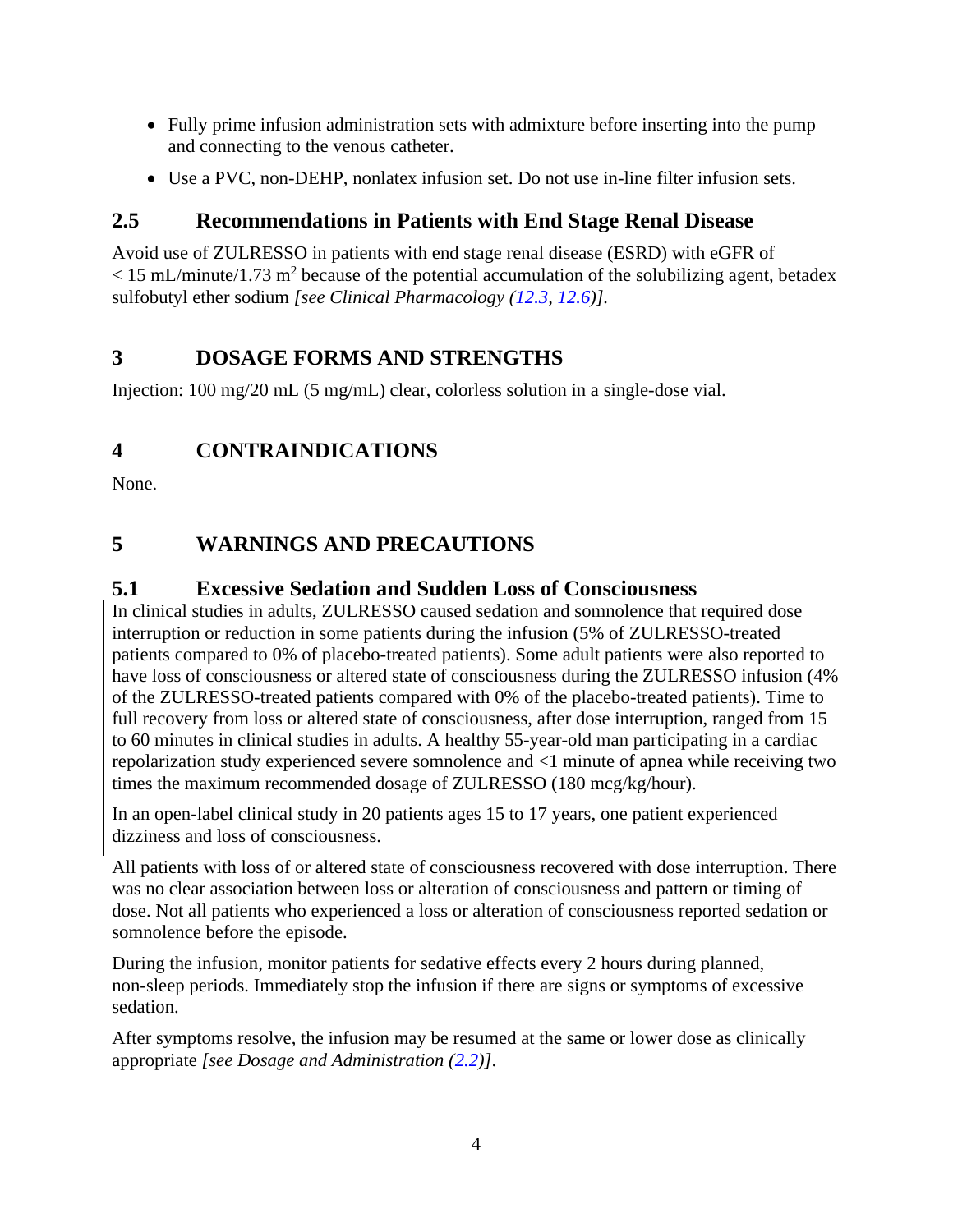<span id="page-8-2"></span>Immediately stop the infusion if pulse oximetry reveals hypoxia. After hypoxia, the infusion should not be resumed.

Patients should be cautioned against engaging in potentially hazardous activities requiring mental alertness, such as driving after infusion until any sedative effects of ZULRESSO have dissipated. Patients must be accompanied during interactions with their child(ren) while receiving the infusion because of the potential for excessive sedation and sudden loss of consciousness.

Concomitant use of opioids, antidepressants, or other CNS depressants such as benzodiazepines or alcohol may increase the likelihood or severity of adverse reactions related to sedation *[see Drug Interactions ([7.1](#page-12-2), [7.2](#page-12-2))]*.

Because of the risk of serious harm resulting from excessive sedation or sudden loss of consciousness, ZULRESSO is available only through a restricted program under a Risk Evaluation and Mitigation Strategy (REMS) called the ZULRESSO REMS *[see Warnings and Precautions (5.2)].*

# <span id="page-8-0"></span>**5.2 ZULRESSO Risk Evaluation and Mitigation Strategy (REMS)**

ZULRESSO is available only through a restricted program under a REMS called the ZULRESSO REMS because excessive sedation or sudden loss of consciousness can result in serious harm *[see Warnings and Precautions ([5.1](#page-7-4))].*

Notable requirements of the ZULRESSO REMS include the following:

- Healthcare facilities must enroll in the program and ensure that ZULRESSO is only administered to patients who are enrolled in the ZULRESSO REMS.
- Pharmacies must be certified with the program and must only dispense ZULRESSO to healthcare facilities who are certified in the ZULRESSO REMS.
- Patients must be enrolled in the ZULRESSO REMS prior to administration of ZULRESSO.
- Wholesalers and distributors must be registered with the program and must only distribute to certified healthcare facilities and pharmacies.

Further information, including a list of certified healthcare facilities, is available at [www.zulressorems.com](http://www.zulressorems.com/) or 1-844-472-4379.

## <span id="page-8-1"></span>**5.3 Suicidal Thoughts and Behaviors**

In pooled analyses of placebo-controlled trials of chronically administered antidepressant drugs (SSRIs and other antidepressant classes) that included approximately 77,000 adult patients and 4,500 pediatric patients, the incidence of suicidal thoughts and behaviors in antidepressant-treated patients age 24 years and younger was greater than in placebo-treated patients. There was considerable variation in risk of suicidal thoughts and behaviors among drugs, but there was an increased risk identified in young patients for most drugs studied. There were differences in absolute risk of suicidal thoughts and behaviors across the different indications, with the highest incidence in patients with major depressive disorder (MDD). The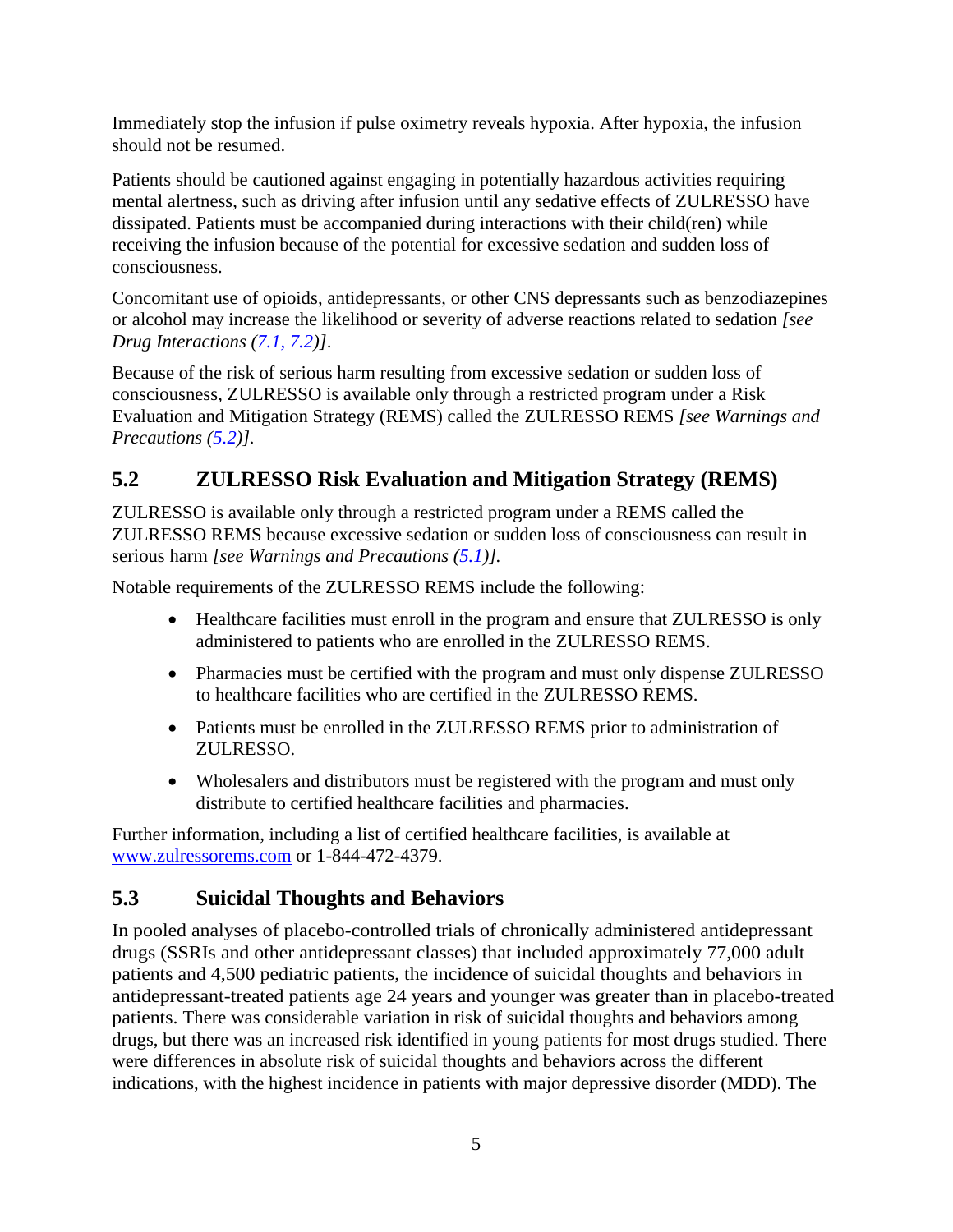<span id="page-9-1"></span>drug-placebo differences in the number of cases of suicidal thoughts and behaviors per 1000 patients treated are provided in [Table](#page-9-2) 1.

### <span id="page-9-2"></span>**Table 1: Risk Differences of the Number of Patients with Suicidal Thoughts or Behaviors in the Pooled Placebo-Controlled Trials of Antidepressants in Pediatric\* and Adult Patients**

| Age Range (years) | Drug-Placebo Difference in Number of Patients with Suicidal<br><b>Thoughts or Behaviors per 1000 Patients Treated</b> |  |  |
|-------------------|-----------------------------------------------------------------------------------------------------------------------|--|--|
|                   | <b>Increases Compared to Placebo</b>                                                                                  |  |  |
| ${<}18$           | 14 additional patients                                                                                                |  |  |
| 18-24             | 5 additional patients                                                                                                 |  |  |
|                   | <b>Decreases Compared to Placebo</b>                                                                                  |  |  |
| 25-64             | 1 fewer patient                                                                                                       |  |  |

\*ZULRESSO is not approved in patients less than 15 years old.

ZULRESSO does not directly affect monoaminergic systems. Because of this and the comparatively low number of exposures to ZULRESSO, the risk of developing suicidal thoughts and behaviors with ZULRESSO is unknown. Consider changing the therapeutic regimen, including discontinuing ZULRESSO, in patients whose depression becomes worse or who experience emergent suicidal thoughts and behaviors.

## **6 ADVERSE REACTIONS**

The following adverse reactions are discussed in more detail in other sections of the labeling:

• Excessive Sedation and Sudden Loss of Consciousness *[see Boxed Warning, Warnings and Precautions ([5.1](#page-7-4))]*

## <span id="page-9-0"></span>**6.1 Clinical Trials Experience**

Because clinical trials are conducted under widely varying conditions, adverse reaction rates observed in clinical trials of a drug cannot be directly compared to rates in the clinical trials of another drug and may not reflect the rates observed in clinical practice.

The safety of ZULRESSO was evaluated in 140 adult patients with postpartum depression (PPD). A titration to a target dosage of 90 mcg/kg/hour was evaluated in 102 adult patients and a titration to a target dose of 60 mcg/kg/hour was evaluated in 38 adult patients *[see Clinical Studies ([14](#page-18-3))].* Patients were then followed for 4 weeks.

The most common adverse reactions (incidence  $\geq$ 5% and at least twice the rate of placebo) were sedation/somnolence, dry mouth, loss of consciousness, and flushing/hot flush [\(Table](#page-11-0) 2).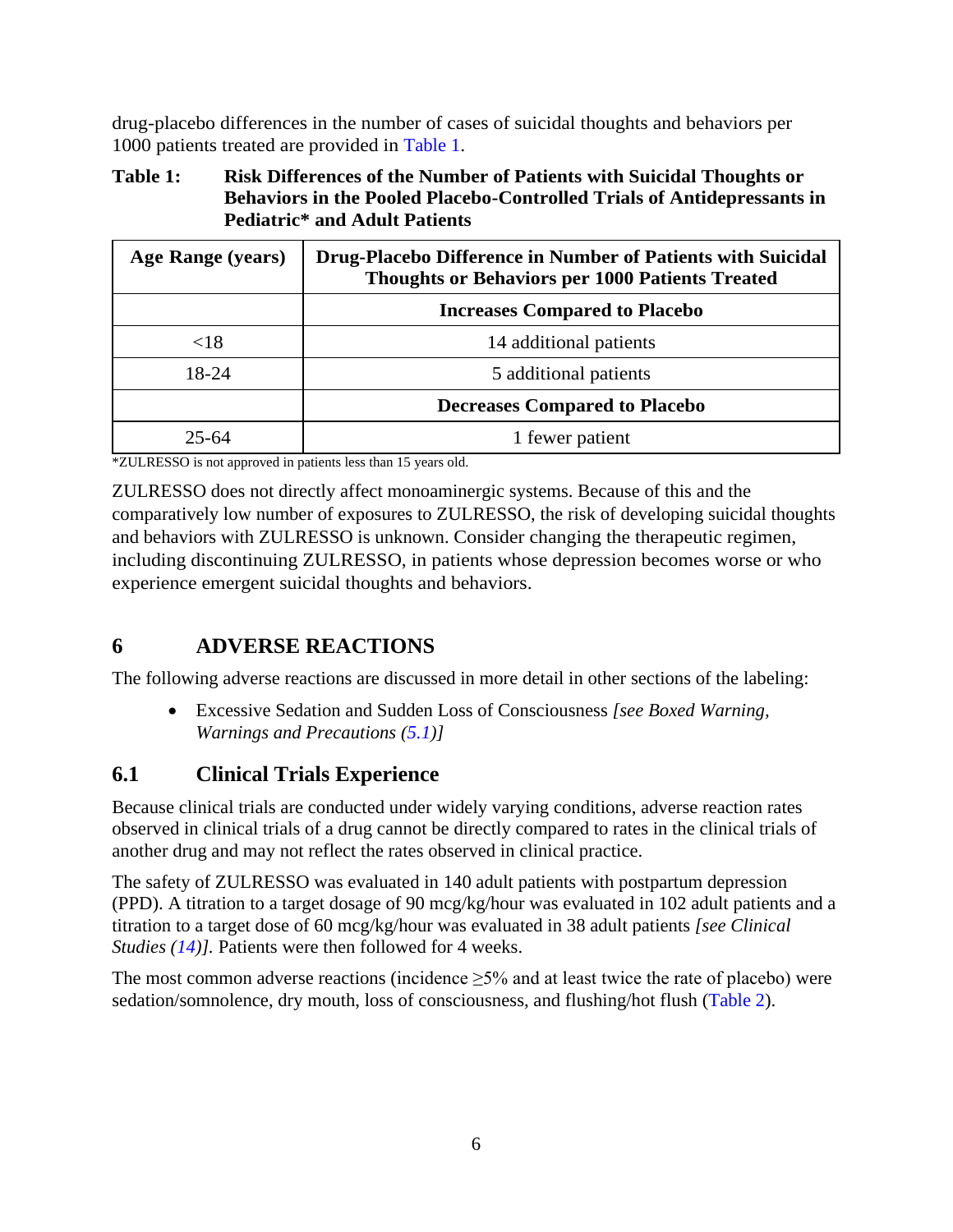### Adverse Reactions Leading to Discontinuation, Dosage Interruption, or Dosage Reduction

In the pooled placebo controlled-studies in adults, the incidence of patients who discontinued due to any adverse reaction was 2% of ZULRESSO-treated patients compared to 1% of placebo-treated patients. The adverse reactions leading to treatment discontinuation in ZULRESSO-treated patients were sedation-related (loss of consciousness, vertigo, syncope, and presyncope) or infusion site pain.

In the pooled placebo controlled-studies in adults, the incidence of patients who had an interruption or reduction of the dosage due to any adverse reaction was 7% of ZULRESSO-treated patients compared to 3% of placebo-treated patients. The adverse reactions leading to dose reduction or interruption in ZULRESSO-treated patients were sedation-related (loss of consciousness, syncope, somnolence, dizziness, fatigue), infusion site events, changes in blood pressure, or medication error due to infusion pump malfunction. Three ZULRESSOtreated patients who had a dosage interruption because of loss of consciousness subsequently resumed and completed treatment after resolution of symptoms; two patients who had dosage interruption because of loss of consciousness did not resume the infusion.

[Table](#page-11-0) 2 presents the adverse reactions that occurred in ZULRESSO-treated adult PPD patients at a rate of at least 2% and at a higher rate than in the placebo-treated patients during the 60-hour treatment period.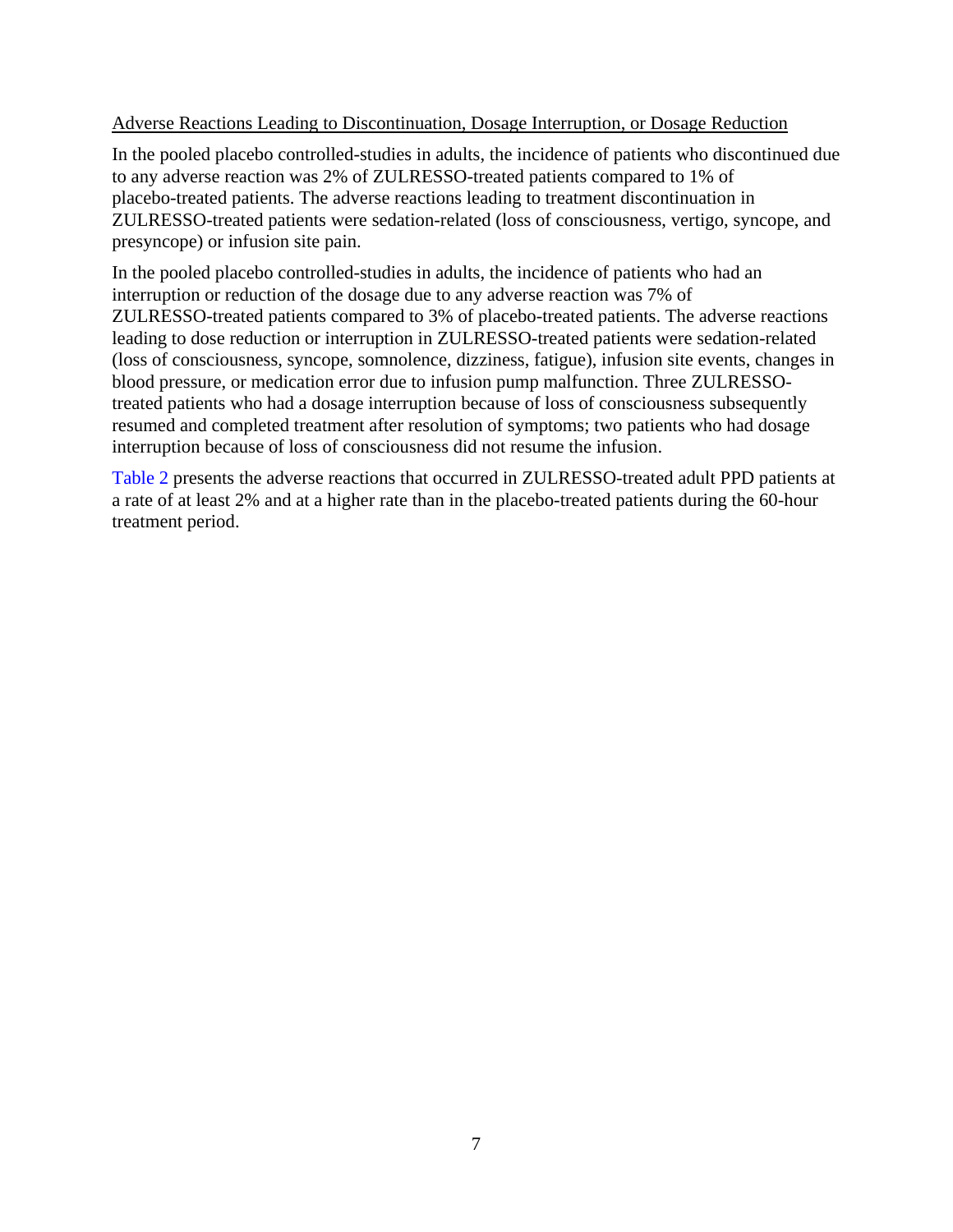|                                   | <b>Placebo</b><br>$(n=107)$ | <b>Maximum</b> dosage<br>60 mcg/kg/hour<br>$(n=38)$ | <b>Maximum</b> dosage<br>90 mcg/kg/hour<br>(Recommended dosage)<br>$(n=102)$ |
|-----------------------------------|-----------------------------|-----------------------------------------------------|------------------------------------------------------------------------------|
| <b>Cardiac Disorders</b>          |                             |                                                     |                                                                              |
| Tachycardia                       |                             |                                                     | 3%                                                                           |
| <b>Gastrointestinal Disorders</b> |                             |                                                     |                                                                              |
| Diarrhea                          | 1%                          | 3%                                                  | 2%                                                                           |
| Dry mouth                         | 1%                          | 11%                                                 | 3%                                                                           |
| Dyspepsia                         |                             | $\overline{a}$                                      | 2%                                                                           |
| Oropharyngeal pain                |                             | 3%                                                  | 2%                                                                           |
| <b>Nervous System Disorders</b>   |                             |                                                     |                                                                              |
| Dizziness, presyncope, vertigo    | 7%                          | 13%                                                 | 12%                                                                          |
| Loss of consciousness             |                             | 5%                                                  | 3%                                                                           |
| Sedation, somnolence              | 6%                          | 21%                                                 | 13%                                                                          |
| <b>Vascular Disorders</b>         |                             |                                                     |                                                                              |
| Flushing, hot flush               |                             | 5%                                                  | 2%                                                                           |

### <span id="page-11-0"></span>**Table 2: Adverse Reactions in Placebo-Controlled Studies in Adults with PPD Reported in ≥ 2% of ZULRESSO-Treated Patients and Greater than Placebo-Treated Patients**

### Patients 15 to 17 Years

The safety of ZULRESSO was evaluated in an open-label study in patients 15 to 17 years. A titration to a target dosage of 90 mcg/kg/hour was evaluated in 20 patients with PPD. Patients were then followed for 4 weeks. Adverse reactions reported in the clinical study were generally similar to those observed in clinical studies of ZULRESSO in adults with PPD.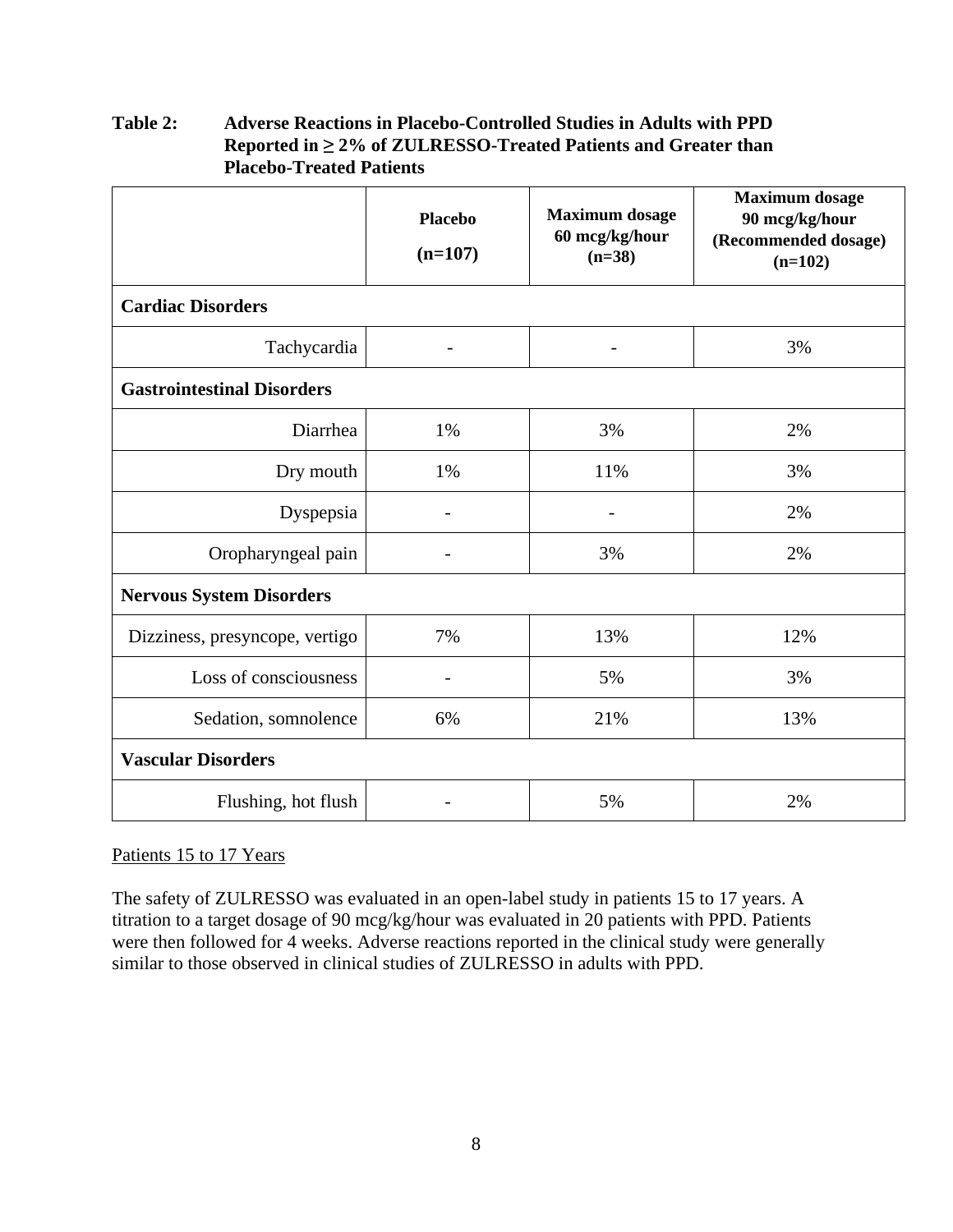# <span id="page-12-2"></span>**7 DRUG INTERACTIONS**

## **7.1 CNS Depressants**

Concomitant use of ZULRESSO with CNS depressants (e.g., opioids, benzodiazepines) may increase the likelihood or severity of adverse reactions related to sedation *[see Warnings and Precautions ([5.1](#page-7-4))].*

## **7.2 Antidepressants**

In the placebo-controlled studies, a higher percentage of ZULRESSO-treated patients who used concomitant antidepressants reported sedation-related events *[see Warnings and Precautions ([5.1](#page-7-4))]*.

# <span id="page-12-0"></span>**8 USE IN SPECIFIC POPULATIONS**

## <span id="page-12-1"></span>**8.1 Pregnancy**

### Pregnancy Exposure Registry

There is a pregnancy exposure registry that monitors pregnancy outcomes in women exposed to antidepressants during pregnancy. Healthcare providers are encouraged to register patients by calling the National Pregnancy Registry for Antidepressants at 1-844-405-6185 or visiting online at [https://womensmentalhealth.org/clinical-and-research](https://womensmentalhealth.org/clinical-and-research-programs/pregnancyregistry/antidepressants/)[programs/pregnancyregistry/antidepressants/.](https://womensmentalhealth.org/clinical-and-research-programs/pregnancyregistry/antidepressants/)

### Risk Summary

Based on findings from animal studies of other drugs that enhance GABAergic inhibition, ZULRESSO may cause fetal harm. Available data from case reports with ZULRESSO use in pregnant women are insufficient to establish a drug-associated risk of major birth defects, miscarriage, or adverse maternal or fetal outcomes. In animal reproduction studies, malformations were not seen in rats or rabbits at plasma levels up to 5 and 6 times the maximum recommended human dose (MRHD), respectively. Developmental toxicities were seen in the fetuses of rats and rabbits at 5 and  $\geq$ 3 times the plasma levels at the MRHD, respectively. Reproductive toxicities were seen in rabbits at  $\geq$ 3 times the plasma levels at the MRHD. These effects were not seen in rats and rabbits at 2 and 1.2 times the plasma levels at the MRHD. Brexanolone administered to pregnant rats during pregnancy and lactation resulted in lower pup survival at doses which were associated with >2 times the plasma levels at the MRHD and a neurobehavioral deficit in female offspring at 5 times the plasma levels at the MRHD. These effects were not seen at 0.8 times and 2 times the plasma levels at the MRHD, respectively *(see [Data](#page-13-1))*.

In published animal studies, administration of other drugs that enhance GABAergic inhibition to neonatal rats caused widespread apoptotic neurodegeneration in the developing brain. The window of vulnerability to these changes in rats (postnatal days 0-14) corresponds to the period of brain development that takes place during the third trimester of pregnancy in humans.

The estimated background risk of major birth defects and miscarriage for the indicated population is unknown. All pregnancies have background risk of birth defect, loss, or other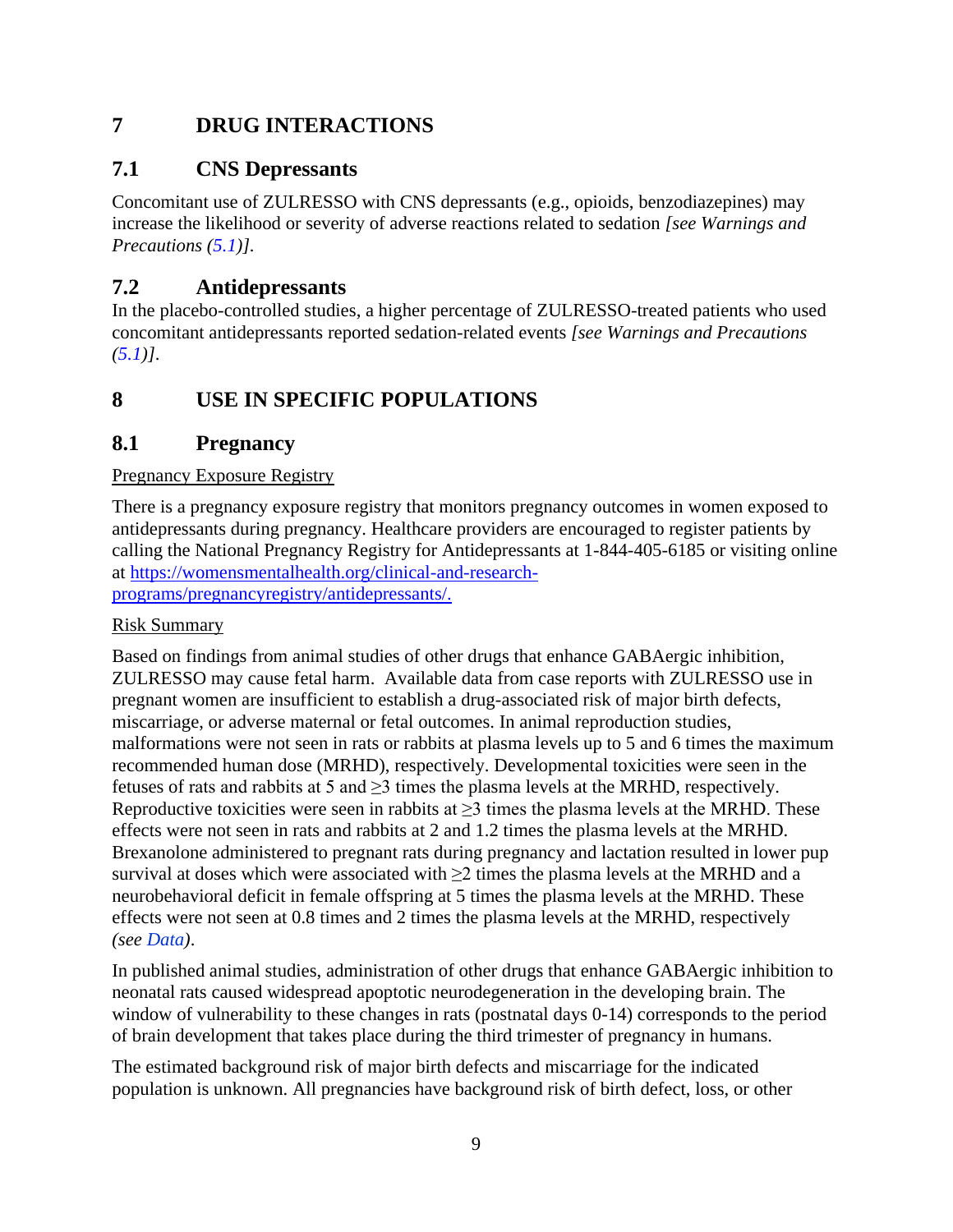<span id="page-13-1"></span>adverse outcomes. In the U.S. general population, the estimated background risk of major birth defects and miscarriage in clinically recognized pregnancies is 2 to 4% and 15 to 20%, respectively.

### Data

### *Animal Data*

In pregnant rats and rabbits, no malformations were seen when brexanolone was given during the period of organogenesis at continuous intravenous doses up to 60 and 30 mg/kg/day, respectively. These doses were associated with maternal plasma levels 5 and 6 times the plasma levels at the MRHD of 90 mcg/kg/hour, in rats and rabbits, respectively. In rats, a decrease in fetal body weights was seen at 60 mg/kg/day (5 times the plasma level at the MRHD). In rabbits, increased numbers of late resorptions and a decrease in fetal body weights were seen at doses equal to and greater than 15 mg/kg/day (3 times the plasma levels at the MRHD) with fewer live fetuses and a higher post implantation loss seen at 30 mg/kg/day (6 times the plasma levels at the MRHD) in the presence of maternal toxicity (decreased food consumption and decreased body weight gain and/or body weight loss). Effects in rats and rabbits were not seen at 2 and 1.2 times the plasma levels at the MRHD, respectively.

When brexanolone was administered to pregnant rats by continuous intravenous administration at 30 and 60 mg/kg/day (2 and 5 times plasma levels at the MRHD, respectively) during the period of organogenesis and throughout pregnancy and lactation, increased numbers of dead pups and fewer live pups at birth were seen. This effect was not seen at 0.8 times the plasma levels at the MRHD. Decreased pup viability between postnatal day 0 and 4 in the presence of maternal toxicity (decreased body weight gain and food consumption during lactation) was seen at 5 times the plasma levels at the MRHD. These effects were not seen at 2 times the plasma levels at the MRHD. A neurobehavioral deficit, characterized by slower habituation in the maximal startle response in the auditory startle test, was seen in female offspring of dams dosed at 5 times the plasma levels at the MRHD. This effect was not seen at 2 times the plasma levels at the MRHD.

## <span id="page-13-0"></span>**8.2 Lactation**

### Risk Summary

Available data from a lactation study in 12 adult women indicate that brexanolone is transferred to breastmilk in nursing mothers. However, the relative infant dose (RID) is low, 1% to 2% of the maternal weight-adjusted dosage *(see [Data\)](#page-14-7).* Also, as ZULRESSO has low oral bioavailability (<5%) in adults, infant exposure is expected to be low. There were no reports of effects of ZULRESSO on milk production. There are no data on the effects of ZULRESSO on a breastfed infant. Available data on the use of ZULRESSO during lactation do not suggest a significant risk of adverse reactions to breastfed infants from exposure to ZULRESSO. The developmental and health benefits of breastfeeding should be considered along with the mother's clinical need for ZULRESSO and any potential adverse effects on the breastfed child from ZULRESSO or from the underlying maternal condition.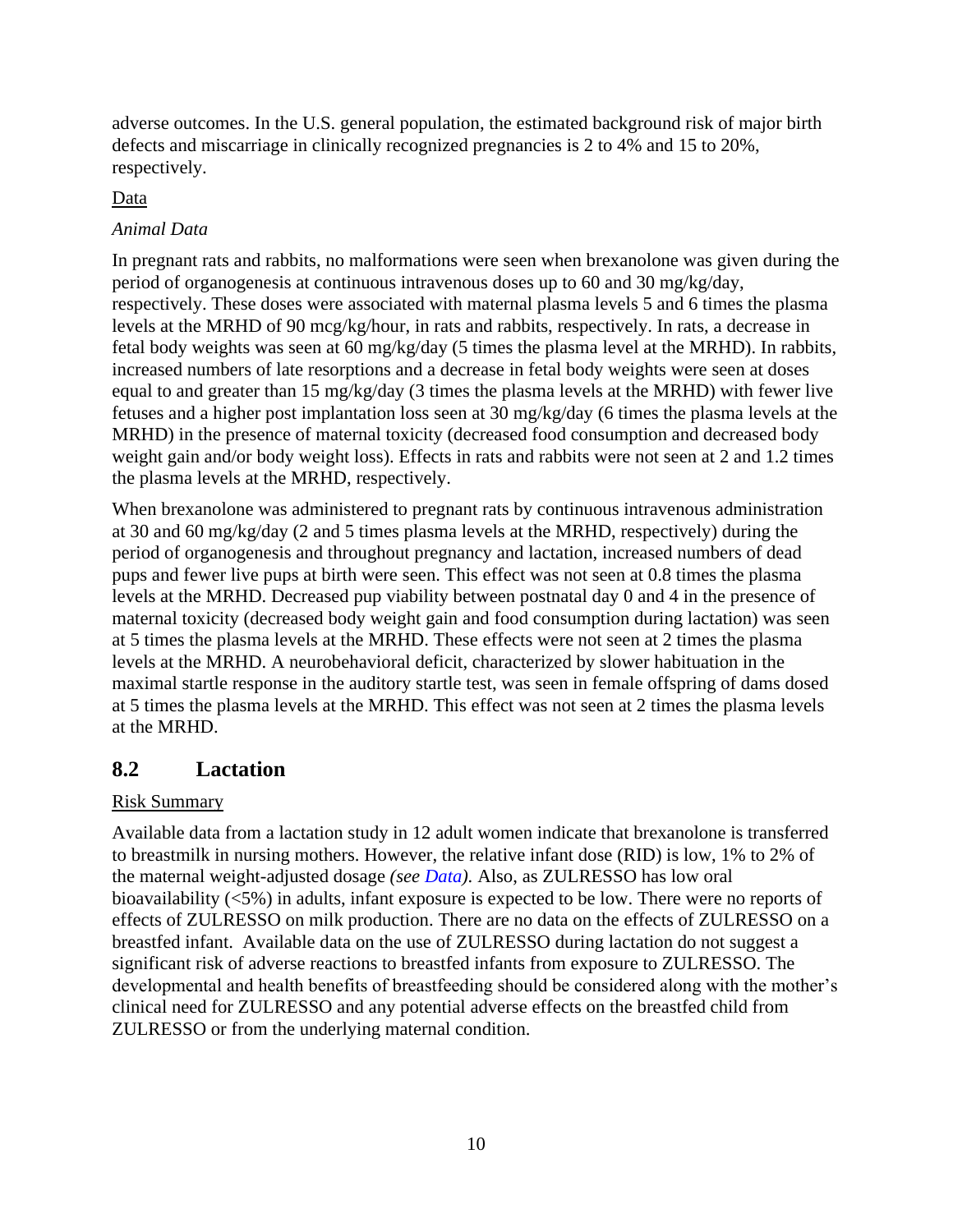## <span id="page-14-7"></span><span id="page-14-6"></span>Data

A study was conducted in twelve healthy adult lactating women treated with intravenous ZULRESSO according to the recommended 60-hour dosing regimen (maximum dosage was 90 mcg/kg/hour). Concentrations of ZULRESSO in breast milk were at low levels (<10 ng/mL) in >95% of women by 36 hours after the end of the infusion of ZULRESSO. The calculated maximum relative infant dose for ZULRESSO during the infusion was 1% to 2%.

# <span id="page-14-0"></span>**8.4 Pediatric Use**

Safety and effectiveness of ZULRESSO for the treatment of PPD have been established in patients 15 to 17 years.

Use of ZULRESSO in this population is supported by evidence from adequate and wellcontrolled studies in adults with PPD, pharmacokinetic data in adults and patients 15 to 17 years, and safety data in patients 15 to 17 years *[see Warnings and Precautions ([5.3](#page-8-2)), Adverse Reactions ([6.1](#page-9-1)), and Clinical Pharmacology ([12.3\)](#page-16-4)].*

The safety and effectiveness of ZULRESSO in patients less than 15 years of age have not been established.

# <span id="page-14-1"></span>**8.5 Geriatric Use**

PPD is a condition associated with pregnancy; there is no geriatric experience with ZULRESSO.

# <span id="page-14-2"></span>**8.6 Hepatic Impairment**

Dosage adjustment in patients with hepatic impairment is not necessary. Modest increases in exposure to unbound brexanolone and modest decreases in exposure to total brexanolone were observed in patients with moderate to severe hepatic impairment (Child-Pugh≥7) with no associated change in tolerability *[see Clinical Pharmacology ([12.3\)](#page-16-4)]*.

# <span id="page-14-3"></span>**8.7 Renal Impairment**

No dosage adjustment is recommended in patients with mild (eGFR 60 to 89 mL/minute/1.73  $\text{m}^2$ ), moderate (eGFR 30 to 59 mL/minute/1.73 m<sup>2</sup>) or severe (eGFR 15 to 29 mL/minute/1.73 m<sup>2</sup> ) renal impairment *[see Clinical Pharmacology ([12.3](#page-16-4))]*.

Avoid use of ZULRESSO in patients with end stage renal disease (ESRD) with eGFR of  $<$  15 mL/minute/1.73 m<sup>2</sup> because of the potential accumulation of the solubilizing agent, betadex sulfobutyl ether sodium *[see Clinical Pharmacology ([12.3](#page-16-4), [12.6\)](#page-17-1)].*

# <span id="page-14-4"></span>**9 DRUG ABUSE AND DEPENDENCE**

# <span id="page-14-5"></span>**9.1 Controlled Substance**

ZULRESSO contains brexanolone, a Schedule IV controlled substance under the Controlled Substances Act.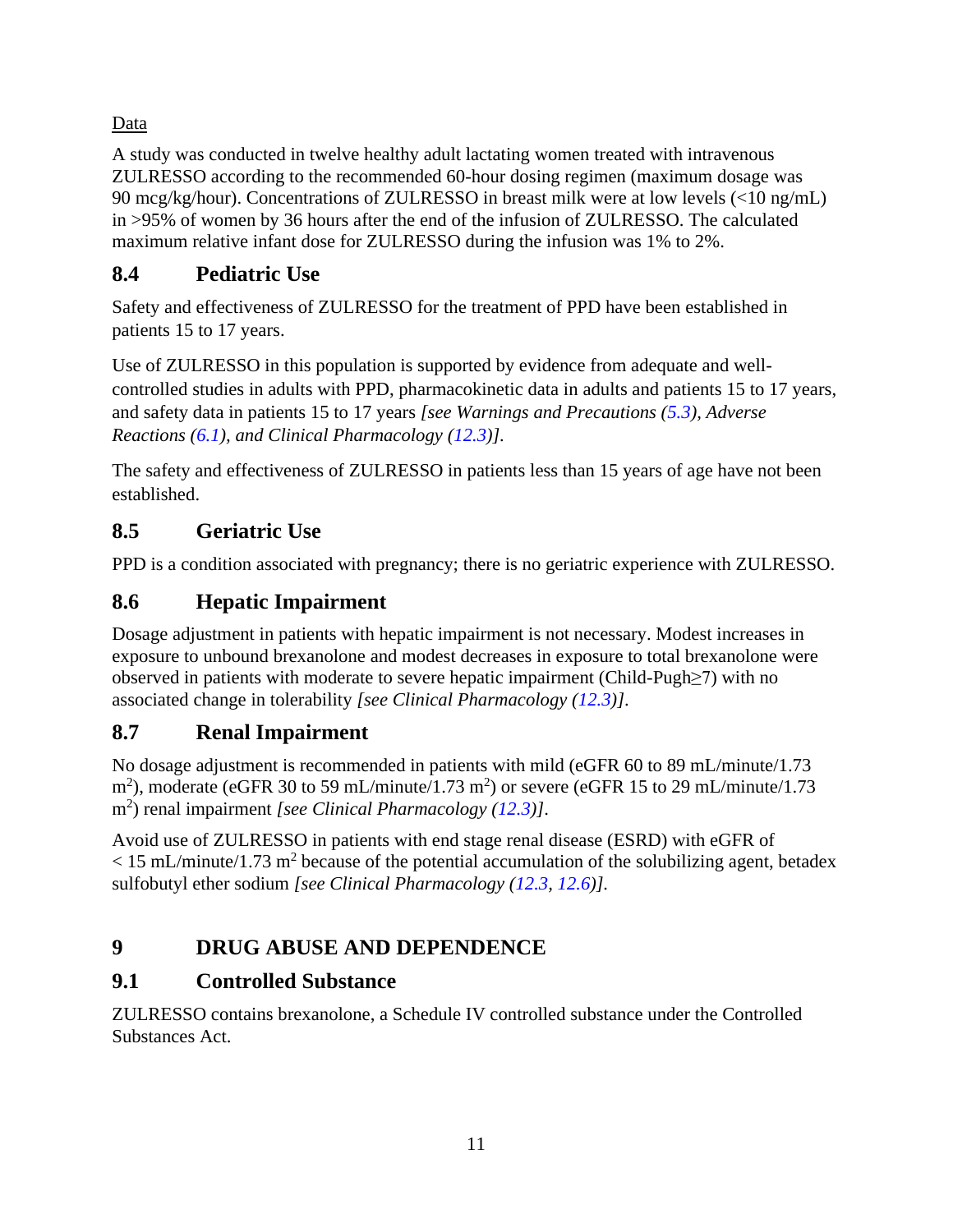## <span id="page-15-0"></span>**9.2 Abuse**

In a human abuse potential study, 90 mcg/kg, 180 mcg/kg (two times the maximum recommended infusion rate), and 270 mcg/kg (three times the maximum recommended infusion rate) ZULRESSO infusions over a one-hour period were compared to oral alprazolam administration (1.5 mg and 3 mg). On positive subjective measures of "drug liking", "overall drug liking", "high" and "good drug effects", the 90 mcg/kg dosage produced scores that were similar to placebo. Scores on these positive subjective measures for both dosages of ZULRESSO 90 mcg/kg and 180 mcg/kg were lower than both alprazolam doses. However, the scores on the positive subjective measures for ZULRESSO 270 mcg/kg dosage were similar to those produced by both doses of alprazolam. In this study, 3% of subjects administered ZULRESSO 90 mcg/kg and 13% administered ZULRESSO 270 mcg/kg reported euphoric mood, compared to none administered placebo during the one-hour administration.

# <span id="page-15-1"></span>**9.3 Dependence**

In the PPD clinical studies conducted with ZULRESSO, end of treatment occurred through tapering. Thus, in these studies it was not possible to assess whether abrupt discontinuation of ZULRESSO produced withdrawal symptoms indicative of physical dependence. It is recommended that ZULRESSO be tapered according to the dosage recommendations, unless symptoms warrant immediate discontinuation *[see Dosage and Administration ([2.2\)](#page-5-4), Warnings and Precautions ([5.1](#page-7-4))]*.

# <span id="page-15-2"></span>**10 OVERDOSAGE**

### Human Experience

There is limited clinical trial experience regarding human overdosage with ZULRESSO. In premarketing clinical studies, two cases of accidental overdosage due to infusion pump malfunction resulted in transient loss of consciousness. Both patients regained consciousness approximately 15 minutes after discontinuation of the infusion without supportive measures. After full resolution of symptoms, both patients subsequently resumed and completed treatment. Overdosage may result in excessive sedation, including loss of consciousness *[see Warnings and Precautions ([5.1\)](#page-7-4)]* and the potential for accompanying respiratory changes.

### Management of Overdose

In case of overdosage, stop the infusion immediately and initiate supportive measures as necessary. Brexanolone is rapidly cleared from plasma *[see Clinical Pharmacology ([12.3](#page-16-4))]*. Consult a Certified Poison Control Center at 1-800-222-1222 for latest recommendations.

# <span id="page-15-3"></span>**11 DESCRIPTION**

ZULRESSO contains brexanolone, a neuroactive steroid gamma-aminobutyric acid (GABA) A receptor positive modulator, that is chemically identical to endogenous allopregnanolone.

The molecular formula of brexanolone is  $C_{21}H_{34}O_2$ . The relative molecular mass is 318.5 Da. The chemical structure is: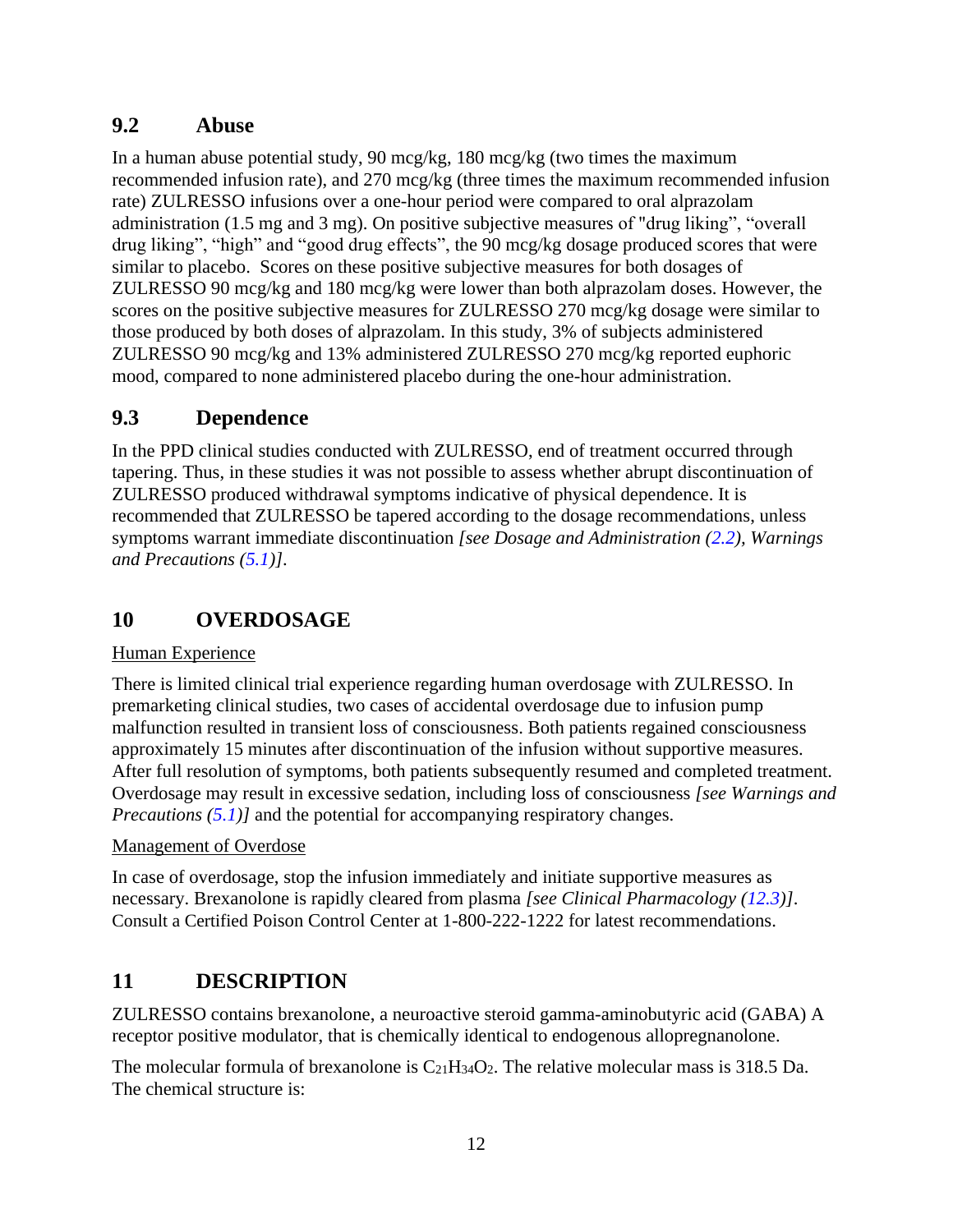<span id="page-16-4"></span>

ZULRESSO (brexanolone) injection is a sterile, clear, colorless, and preservative-free solution. ZULRESSO 5 mg/mL is hypertonic and must be diluted prior to administration as an intravenous infusion *[see Dosage and Administration ([2.3\)](#page-6-1)]*. Each mL of solution contains 5 mg of brexanolone, 250 mg of betadex sulfobutyl ether sodium, 0.265 mg of citric acid monohydrate, 2.57 mg of sodium citrate dihydrate, and water for injection. Hydrochloric acid or sodium hydroxide may be used during manufacturing to adjust pH.

## <span id="page-16-0"></span>**12 CLINICAL PHARMACOLOGY**

## <span id="page-16-1"></span>**12.1 Mechanism of Action**

The mechanism of action of brexanolone in the treatment of PPD is not fully understood, but is thought to be related to its positive allosteric modulation of GABA<sub>A</sub> receptors.

## <span id="page-16-2"></span>**12.2 Pharmacodynamics**

Brexanolone potentiated GABA-mediated currents from recombinant human GABA<sup>A</sup> receptors in mammalian cells expressing  $\alpha_1 \beta_2 \gamma_2$  receptor subunits,  $\alpha_4 \beta_3 \delta$  receptor subunits, and  $\alpha_6 \beta_3 \delta$ receptor subunits.

Brexanolone exposure-response relationships and the time course of pharmacodynamics response are unknown.

Cardiac Electrophysiology

The effect of brexanolone on the QT interval was evaluated in a Phase 1 randomized, placebo and positive controlled, double-blind, three-period crossover thorough QT study in 30 healthy adult subjects. At 1.9-times the exposure occurring at the highest recommended infusion rate (90 mcg/kg/hour), brexanolone did not prolong the QT interval to a clinically relevant extent.

## <span id="page-16-3"></span>**12.3 Pharmacokinetics**

Brexanolone exhibited dose proportional pharmacokinetics over a dosage range of 30 mcg/kg/hour to 270 mcg/kg/hour (three times the maximum recommended dosage). Mean steady state exposure at 60 mcg/kg/hour and 90 mcg/kg/hour was around 52 ng/mL and 79 ng/mL, respectively.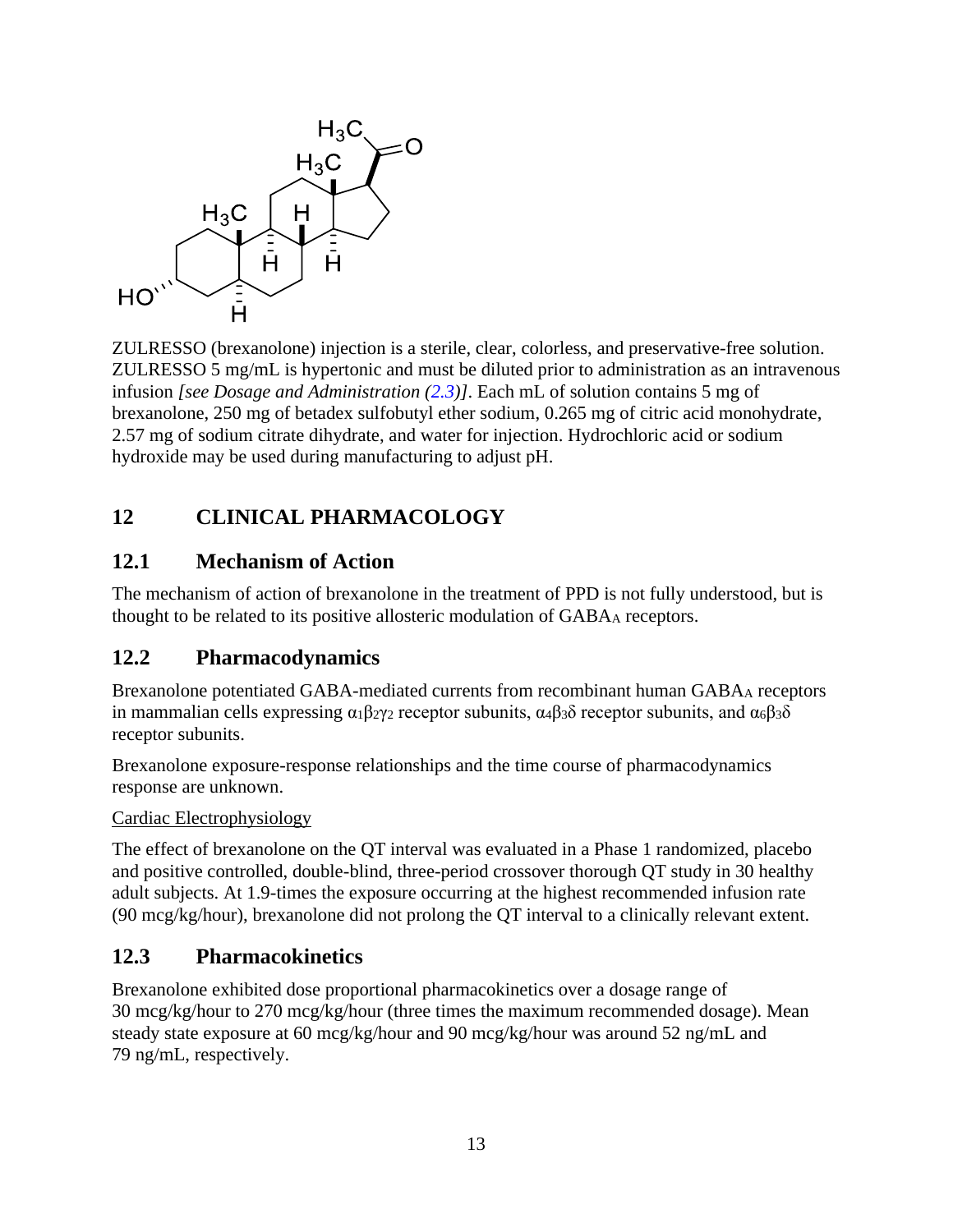### <span id="page-17-1"></span>Distribution

The volume of distribution of brexanolone was approximately  $3 L/kg$ , suggesting extensive distribution into tissues. Plasma protein binding was greater than 99% and is independent of plasma concentrations.

### Elimination

The terminal half-life of brexanolone is approximately 9 hours. The total plasma clearance of brexanolone is approximately 1 L/h/kg.

### *Metabolism*

Brexanolone is extensively metabolized by non-CYP based pathways via three main routes keto-reduction (AKRs), glucuronidation (UGTs), and sulfation (SULTs). There are three major circulating metabolites that are pharmacologically inactive and do not contribute to the overall efficacy of ZULRESSO.

### *Excretion*

Following administration of radiolabeled brexanolone, 47% was recovered in feces (primarily as metabolites) and 42% in urine (with less than 1% as unchanged brexanolone).

### Specific Populations

### *Patients 15 to 17 years*

Brexanolone pharmacokinetics were evaluated in 20 patients with PPD (15 to 17 years) and were comparable to those in adult patients with PPD.

### *Patients with Renal or Hepatic Impairment*

No clinically significant differences in the pharmacokinetics of brexanolone were observed based on renal impairment (severe) study or hepatic impairment (mild, moderate, severe) study. The effect of end stage renal disease (ESRD, eGFR  $< 15$  mL/minute/1.73 m<sup>2</sup>) on brexanolone pharmacokinetics is unknown. However, avoid use of ZULRESSO in patients with ESRD *[see Use in Specific Populations ([8.7\)](#page-14-6)].*

### Drug Interaction Studies

No studies were conducted to evaluate the effects of other drugs on ZULRESSO.

No clinically significant differences in the pharmacokinetics of phenytoin (CYP2C9 substrate) were observed when it was used concomitantly with brexanolone.

## <span id="page-17-0"></span>**12.6 Betadex Sulfobutyl Ether Sodium Pharmacokinetics**

Betadex sulfobutyl ether sodium is a solubilizing agent in ZULRESSO. In patients with severe renal impairment (eGFR 15-29 mL/minute/1.73 m<sup>2</sup>), betadex sulfobutyl ether sodium AUC<sub>inf</sub> increased 5.5-fold and C<sub>max</sub> increased 1.7-fold. Avoid use of ZULRESSO in patients with ESRD *[see Use in Specific Populations ([8.7\)](#page-14-6)].*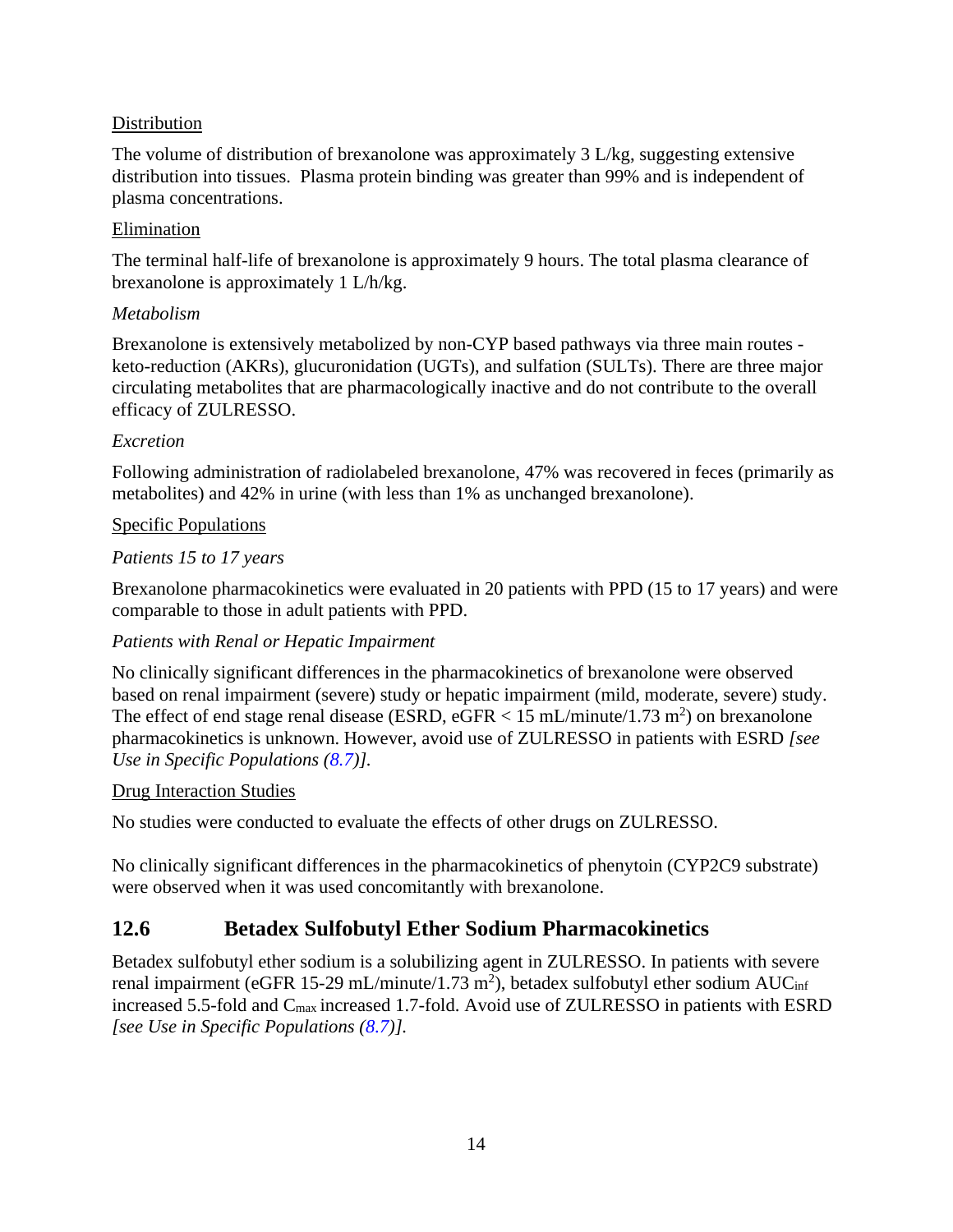## <span id="page-18-3"></span><span id="page-18-0"></span>**13 NONCLINICAL TOXICOLOGY**

## <span id="page-18-1"></span>**13.1 Carcinogenesis, Mutagenesis, Impairment of Fertility**

### **Carcinogenesis**

Carcinogenicity studies of brexanolone have not been performed.

### Mutagenesis

Brexanolone was not genotoxic when tested in an in vitro microbial mutagenicity (Ames) assay, an in vitro micronucleus assay in human peripheral blood lymphocytes, and an in vivo rat bone marrow micronucleus assay.

### Impairment of Fertility

Treatment of female and male rats with brexanolone at doses equal to and greater than 30 mg/kg/day, which is associated with 2 times the plasma levels at the maximum recommended human dose (MRHD) of 90 mcg/kg/hour, caused impairment of female and male fertility and reproduction. In female rats, brexanolone was associated with decreased mating and fertility indices, an increase in number of days to mating, prolonged/irregular estrous cycles, an increase in the number of early resorptions, and post implantation loss. Reversal of effects in females was observed following a 28-day recovery period. In male rats, brexanolone was associated with decreased mating and fertility indices, decreased conception rate, lower prostate, seminal vesicle, and epididymis weight, as well as decreased sperm numbers. Impaired female and male fertility and reproduction were not observed at 0.8 times the MRHD.

## <span id="page-18-2"></span>**14 CLINICAL STUDIES**

The efficacy of ZULRESSO in the treatment of postpartum depression (PPD) was demonstrated in two multicenter, randomized, double-blind, placebo-controlled studies (referred to as Studies 1 and 2) in women (18 to 45 years) with PPD who met the Diagnostic and Statistical Manual of Mental Disorders criteria for a major depressive episode (DSM-IV) with onset of symptoms in the third trimester or within 4 weeks of delivery. In these studies, patients received a 60-hour continuous intravenous infusion of ZULRESSO or placebo and were then followed for 4 weeks. Study 1 (NCT02942004) included patients with severe PPD (Hamilton Depression Rating Scale (HAM-D) score  $\geq$  26), and Study 2 (NCT02942017) included patients with moderate PPD (HAM-D score of 20 to 25). A titration to the recommended target dosage of 90 mcg/kg/hour was evaluated in both studies (patients received 30 mcg/kg/hour for 4 hours, 60 mcg/kg/hour for 20 hours, 90 mcg/kg/hour for 28 hours, followed by a taper to 60 mcg/kg/hour for 4 hours and then 30 mcg/kg/hour for 4 hours). A titration to a target dosage of 60 mcg/kg/hour (patients received 30 mcg/kg/hour for 4 hours, 60 mcg/kg/hour for 52 hours, then 30 mcg/kg/hour for 4 hours) was also evaluated in Study 1.

Demographic and baseline disease characteristics were generally similar across treatment groups in the pooled Studies 1 and 2. Most patients were White (63%) or Black (34%); 18% of patients identified as Hispanic or Latina; the average age of women receiving ZULRESSO was 28 years. Most patients (76%) had onset of PPD symptoms within 4 weeks after delivery, with the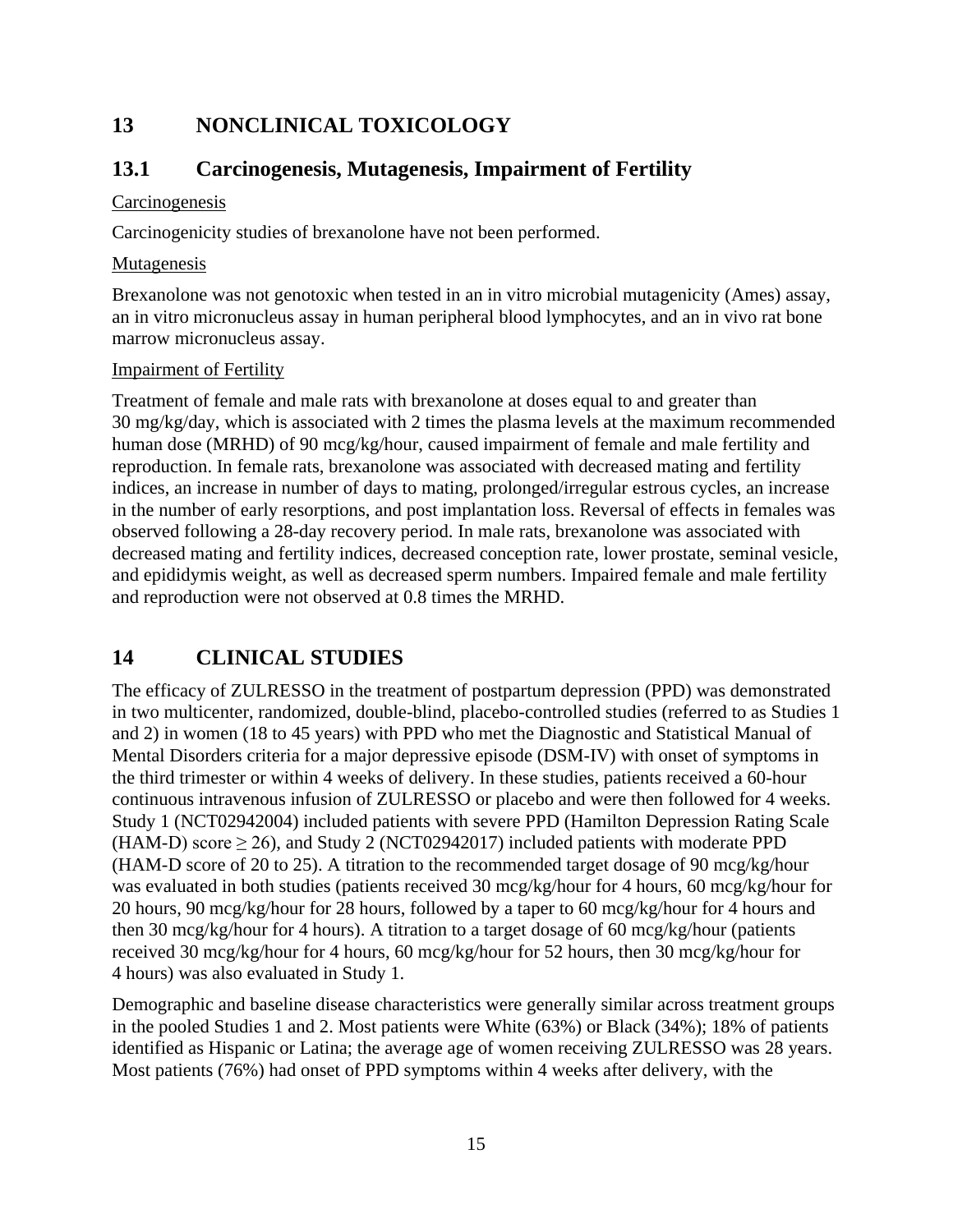remainder having onset during the third trimester. Baseline oral antidepressant use was reported for 23% of patients.

The primary endpoint was the mean change from baseline in depressive symptoms as measured by the HAM-D total score at the end of the infusion (Hour 60). A pre-specified secondary efficacy endpoint was the mean change from baseline in HAM-D total score at Day 30. In both placebo-controlled studies, titration to a target dose of ZULRESSO 90 mcg/kg/hour was superior to placebo in improvement of depressive symptoms. In a group of 38 patients in Study 1, a ZULRESSO titration to a target dose of 60 mcg/kg/hour was also superior to placebo in improvement of depressive symptoms.

| <b>Study</b><br><b>Number</b> | <b>Treatment Group</b><br>$(\# TTT \text{ subject})$ | Primary Endpoint: Change from Baseline in HAM-D Total<br>Score at Hour 60 |                                                              |                                                                               |  |
|-------------------------------|------------------------------------------------------|---------------------------------------------------------------------------|--------------------------------------------------------------|-------------------------------------------------------------------------------|--|
|                               |                                                      | <b>Mean Baseline</b><br>Score (SD)                                        | <b>LS Mean</b><br><b>Change from</b><br><b>Baseline</b> (SE) | <b>Placebo-subtracted</b><br>Difference (95% CI)<br><b>Unadjusted p-value</b> |  |
| 1                             | ZULRESSO target dosage                               | 28.4(2.5)                                                                 | $-17.7(1.2)$                                                 | $-3.7(-6.9, -0.5)$                                                            |  |
|                               | 90 mcg/kg/hour $(n=41)^*$                            |                                                                           |                                                              | $P=0.0252$                                                                    |  |
|                               | Placebo $(n=43)$                                     | 28.6(2.5)                                                                 | $-14.0(1.1)$                                                 |                                                                               |  |
|                               | ZULRESSO target dosage                               | 29.0(2.7)                                                                 | $-19.5(1.2)$                                                 | $-5.5$ $(-8.8, -2.2)$                                                         |  |
|                               | 60 mcg/kg/hour $(n=38)$ *                            |                                                                           |                                                              | $P=0.0013$                                                                    |  |
|                               | Placebo $(n=43)$                                     | 28.6(2.5)                                                                 | $-14.0(1.1)$                                                 |                                                                               |  |
| $\overline{2}$                | ZULRESSO target dosage                               | 22.6(1.6)                                                                 | $-14.6(0.8)$                                                 | $-2.5$ $(-4.5, -0.5)$                                                         |  |
|                               | 90 mcg/kg/hour $(n=51)^*$                            |                                                                           |                                                              | $P=0.0160$                                                                    |  |
|                               | Placebo $(n=53)$                                     | 22.7(1.6)                                                                 | $-12.1(0.8)$                                                 |                                                                               |  |

### **Table 3: Results for the Primary Endpoint – HAM-D Total Score (Studies 1 and 2)**

HAM-D: Hamilton depression rating scale; ITT: intention to treat; SD: standard deviation; LS: least squares; SE: standard error; CI: confidence interval; \*: statistically significant after multiplicity adjustments

Examination of subgroups by race did not suggest differences in response.

### **Time Course of Treatment Response**

[Figure](#page-20-1) 1 shows the time course of response for the ZULRESSO 90 mcg/kg/hour-target and 60 mcg/kg/hour-target groups compared to the placebo group for Study 1.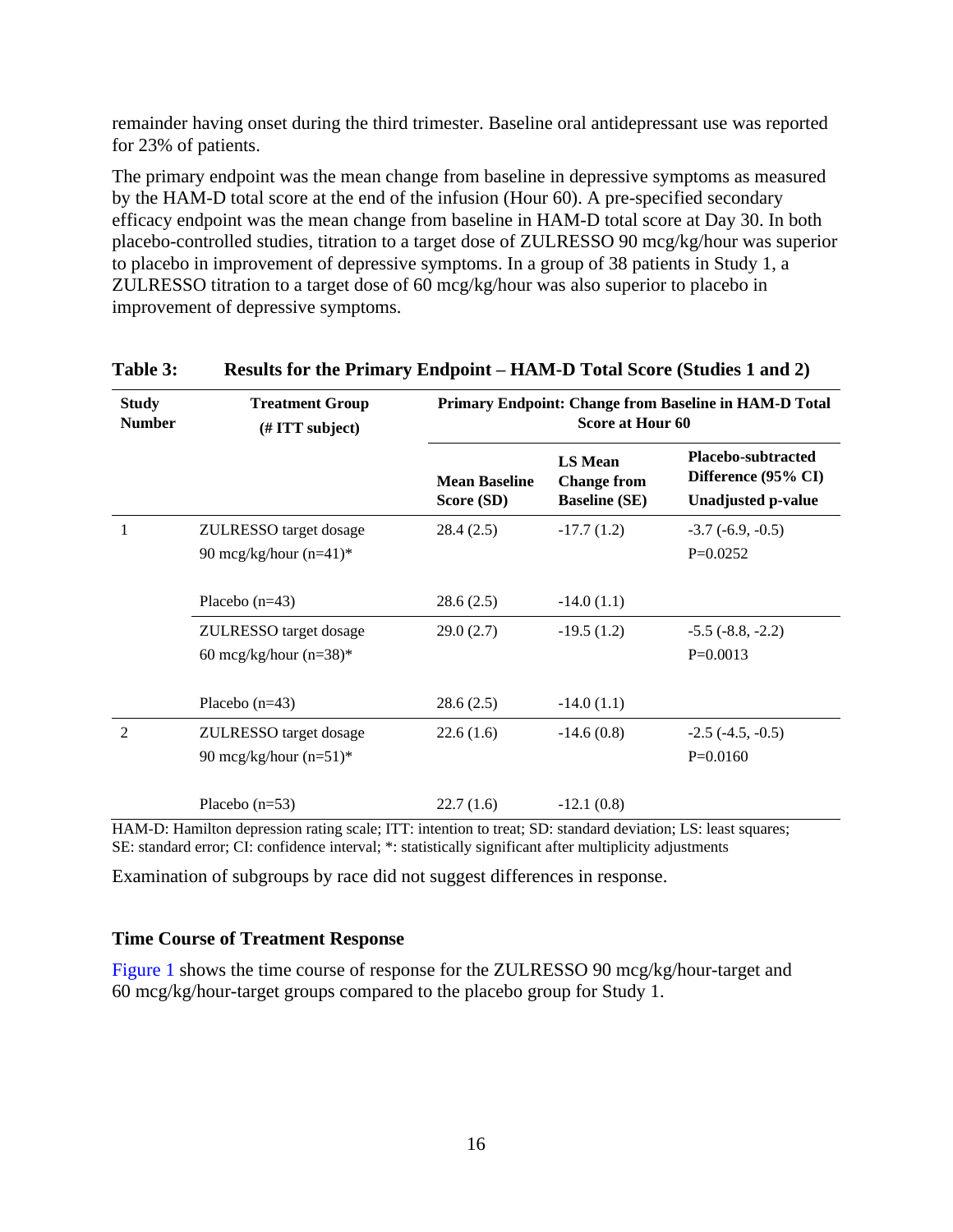<span id="page-20-1"></span>



\*ZULRESSO was administered via a 60-hour intravenous infusion as follows:

**90 mcg/kg/hour-target dosage**: 30 mcg/kg/hour for 4 hours, 60 mcg/kg/hour for 20 hours, 90 mcg/kg/hour for 28 hours, 60 mcg/kg/hour for 4 hours, 30 mcg/kg/hour for 4 hours

**60 mcg/kg/hour-target dosage**: 30 mcg/kg/hour for 4 hours, 60 mcg/kg/hour for 52 hours, 30 mcg/kg/hour for 4 hours

## <span id="page-20-0"></span>**16 HOW SUPPLIED/STORAGE AND HANDLING**

### How Supplied

ZULRESSO injection is supplied as 100 mg brexanolone in 20 mL (5 mg/mL) single-dose vials containing a sterile, preservative-free, clear, colorless solution. NDC 72152-547-20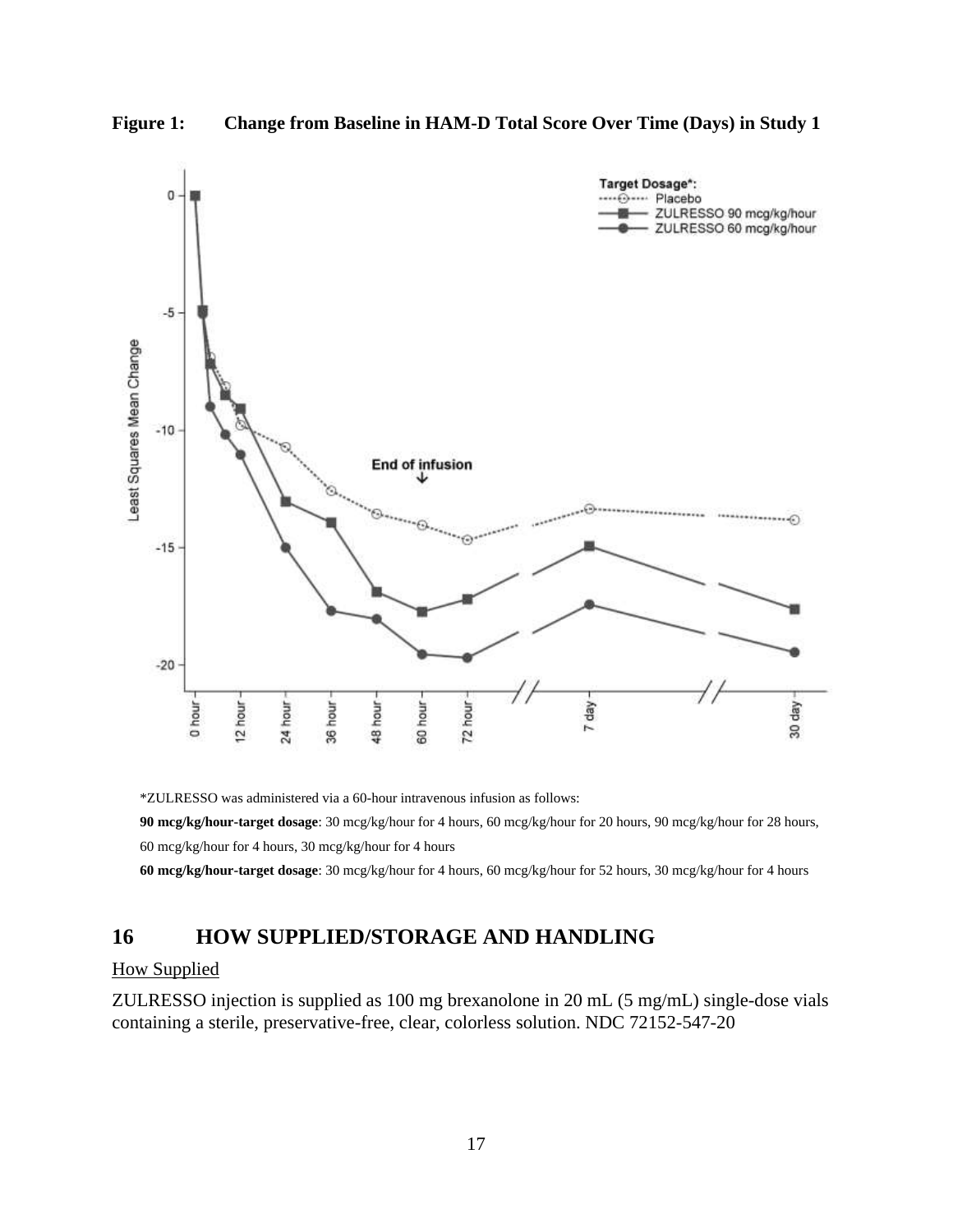### <span id="page-21-1"></span>Storage and Handling

Store the undiluted ZULRESSO product at 2°C to 8°C (36°F to 46°F). Do not freeze. Store protected from light.

The diluted product in the infusion bag can be used at room temperature for up to 12 hours. If the diluted product is not used immediately after dilution, store under refrigerated conditions for up to 96 hours *[see Dosage and Administration ([2.3\)](#page-6-1)].*

## <span id="page-21-0"></span>**17 PATIENT COUNSELING INFORMATION**

Advise the patient to read the FDA-approved patient labeling (Medication Guide).

Excessive Sedation and Sudden Loss of Consciousness

Patients may experience loss of consciousness or altered state of consciousness during the ZULRESSO infusion. Advise patients to report signs of excessive sedation that may occur during the infusion. Patients must not be the primary caregiver of dependents and must be accompanied during interactions with their child(ren) *[see Warnings and Precautions ([5.1](#page-7-4))]*.

### ZULRESSO Risk Evaluation and Mitigation Strategy (REMS)

ZULRESSO is available only through a restricted program called the ZULRESSO REMS *[see Warnings and Precautions ([5.2\)](#page-8-2)]*.

Inform the patient of the following notable requirements:

- Patients must be enrolled in the ZULRESSO REMS Program prior to administration.
- Patients must be monitored during administration of ZULRESSO and report any signs and symptoms of excessive sedation to a healthcare provider.

### Potential for Abuse

Advise patients that ZULRESSO can be abused or lead to dependence *[see Drug Abuse and Dependence [\(9\)](#page-14-6)]*.

### Concomitant Medications

Caution patients that opioids or other CNS depressants, such as benzodiazepines, taken in combination with ZULRESSO may increase the severity of sedative effects *[see Warnings and Precautions ([5.1](#page-7-4), [5.2\)](#page-8-2), Drug Interactions ([7.1](#page-12-2))]*.

### Suicide Thoughts and Behaviors

Advise patients and caregivers to look for the emergence of suicidal thoughts and behavior and instruct them to report such symptoms to the healthcare provider *[see Warnings and Precautions ([5.3\)](#page-8-2)]*.

### **Pregnancy**

Advise women to notify their healthcare provider if they could possibly be pregnant prior to therapy with ZULRESSO. Advise pregnant women and females of reproductive potential of the potential risk to a fetus. Advise patients that there is a pregnancy exposure registry that monitors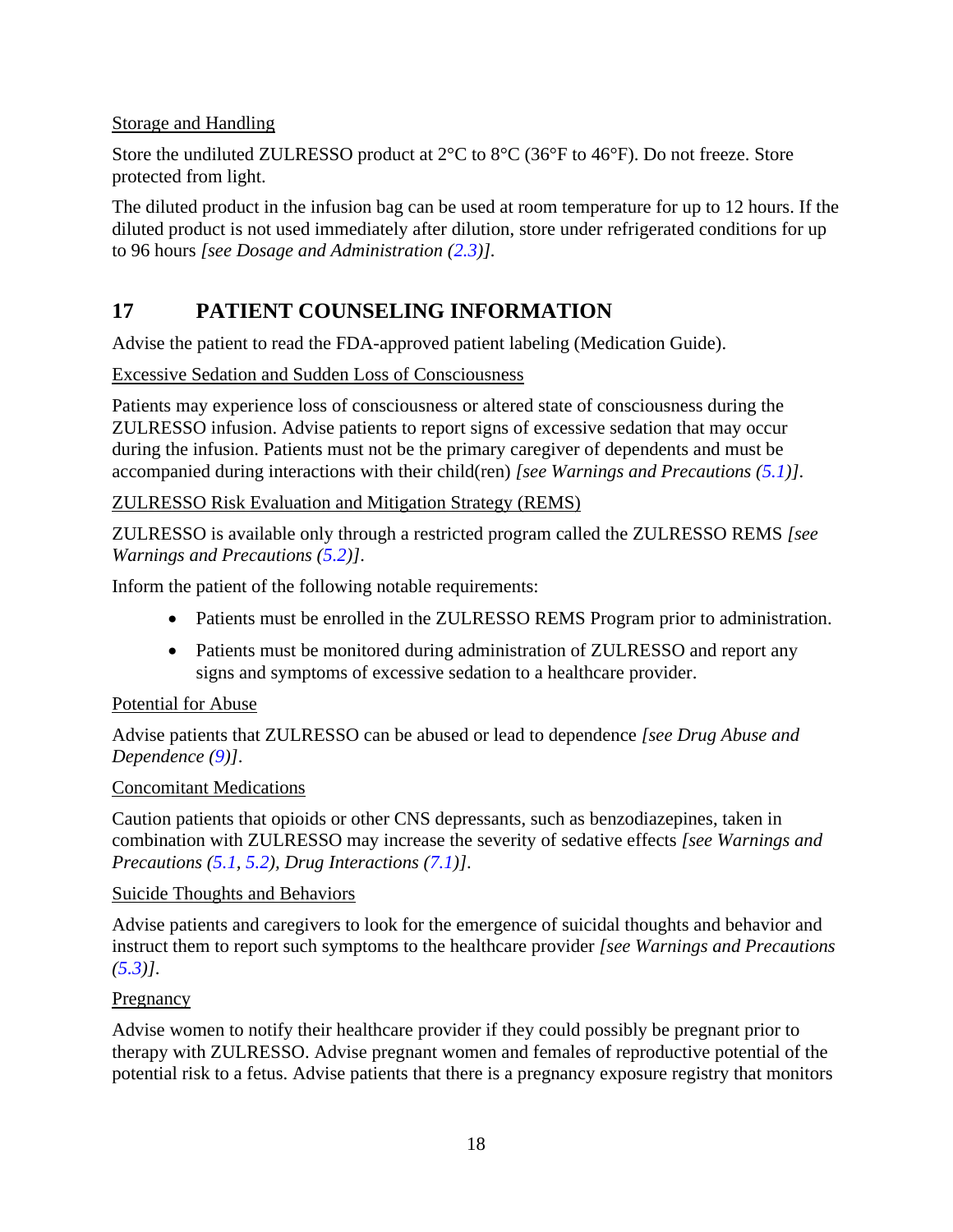pregnancy outcomes in women exposed to ZULRESSO during pregnancy *[see Use in Specific Populations ([8.1\)](#page-12-2)]*.

Manufactured for:

Sage Therapeutics, Inc.,

Cambridge, MA 02142 USA

ZULRESSO, the ZULRESSO logo, SAGE THERAPEUTICS, and the SAGE THERAPEUTICS logo are registered trademarks of Sage Therapeutics, Inc. All other trademarks referenced herein are the properties of their respective owners.

v3.0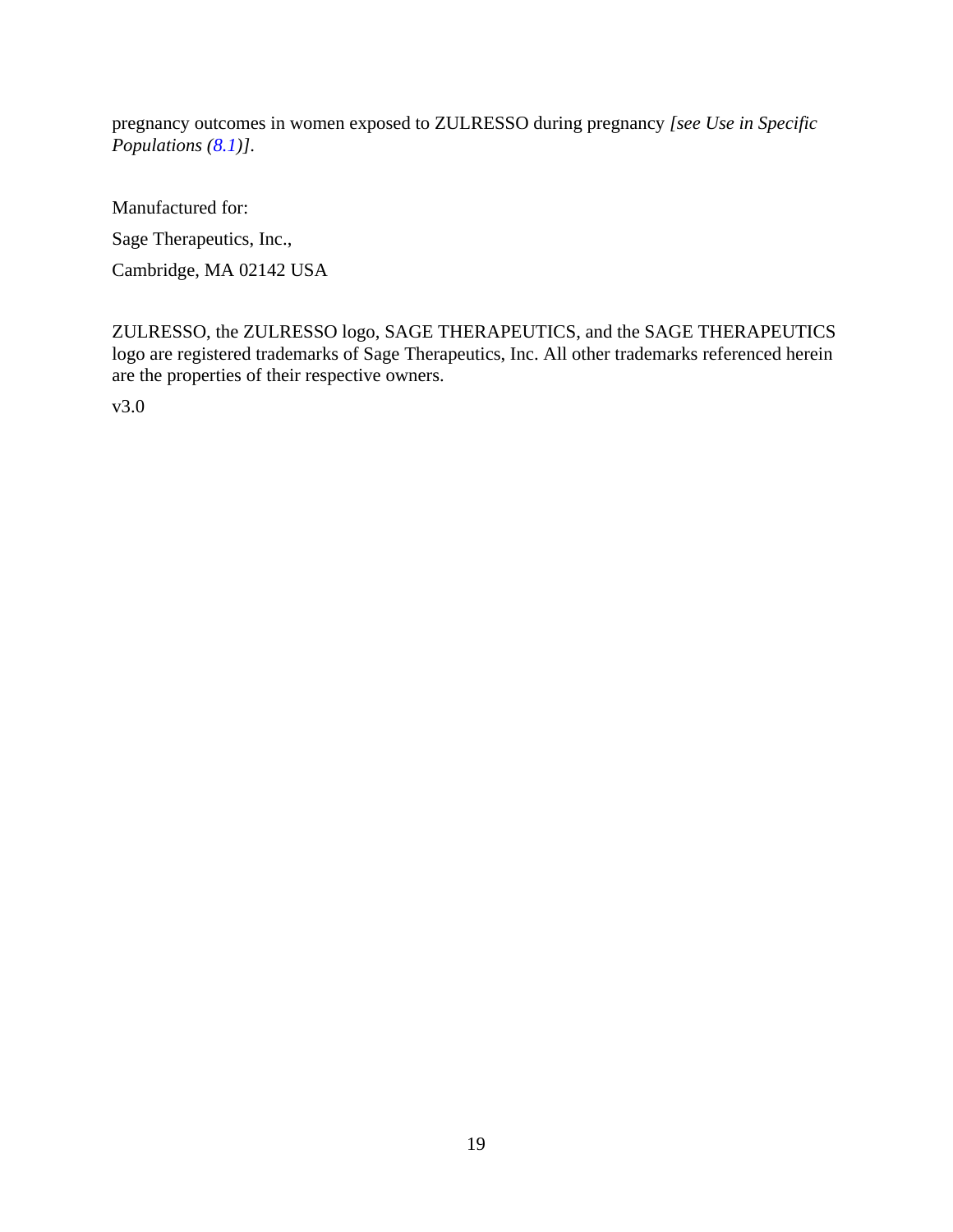### **MEDICATION GUIDE**

#### **ZULRESSO®** (zul reh' soe)

### **(brexanolone)**

### **Injection, for intravenous use, CIV**

### **What is the most important information I should know about ZULRESSO?**

### **ZULRESSO can cause serious side effects, including:**

- **Excessive sedation and sudden loss of consciousness.** ZULRESSO may cause you to feel very sleepy (excessive sedation) or pass out (loss of consciousness). Your healthcare provider should check you for symptoms of excessive sleepiness every 2 hours while you are awake.
	- o During your ZULRESSO infusion, tell your healthcare provider right away if you feel like you cannot stay awake during the time you are normally awake or if you feel like you are going to pass out. Your healthcare provider may lower your dose or stop the infusion until your symptoms go away.
	- o You must have a caregiver or family member with you to help care for your child(ren) during your ZULRESSO infusion.
- Because of the risk of serious harm resulting from excessive sedation or sudden loss of consciousness, ZULRESSO is only available through a restricted program called the ZULRESSO REMS.

### **What is ZULRESSO?**

ZULRESSO is a prescription medicine used to treat a certain type of depression called Postpartum Depression in individuals 15 years and older.

It is not known if ZULRESSO is safe and effective in individuals less than 15 years of age.

### **Before receiving ZULRESSO, tell your healthcare provider about all your medical conditions, including if you:**

- drink alcohol
- have kidney problems
- are pregnant or think you may be pregnant. It is not known if ZULRESSO will harm your unborn baby.
	- $\circ$  There is a pregnancy registry for women who are exposed to ZULRESSO during pregnancy. The purpose of the registry is to collect information about the health of women exposed to ZULRESSO and their baby. If you become pregnant during treatment with ZULRESSO, talk to your healthcare provider about registering with the National Pregnancy Registry for Antidepressants at 1-844-405-6185 or visit https://womensmentalhealth.org/clinical-and-research-programs/pregnancyregistry/antidepressants/.
- are breastfeeding or plan to breastfeed. ZULRESSO passes into breast milk. Talk to your healthcare provider about the risks and benefits of breastfeeding and about the best way to feed your baby while receiving ZULRESSO.

**Tell your healthcare provider about all the medicines you take,** including prescription and over-the-counter medicines, vitamins, and herbal supplements.

ZULRESSO and some medicines may interact with each other and cause serious side effects.

### **Especially tell your healthcare provider if you take:**

- other antidepressants
- opioids
- CNS depressants such as benzodiazepines

Know the medicines you take. Keep a list of them to show your healthcare provider and pharmacist when you get a new medicine. Your healthcare provider will decide if other medicines can be taken with ZULRESSO.

### **How will I receive ZULRESSO?**

• ZULRESSO is given to you by continuous intravenous (IV) infusion into your vein. Your ZULRESSO infusion will last for a total of 60 hours (2.5 days).

### **What should I avoid while receiving ZULRESSO?**

- ZULRESSO may make you feel dizzy and sleepy. Do not drive a car or do other dangerous activities after your ZULRESSO infusion until your feeling of sleepiness has completely gone away. See "**What is the most important information I should know about ZULRESSO?**"
- Do not drink alcohol while receiving ZULRESSO.